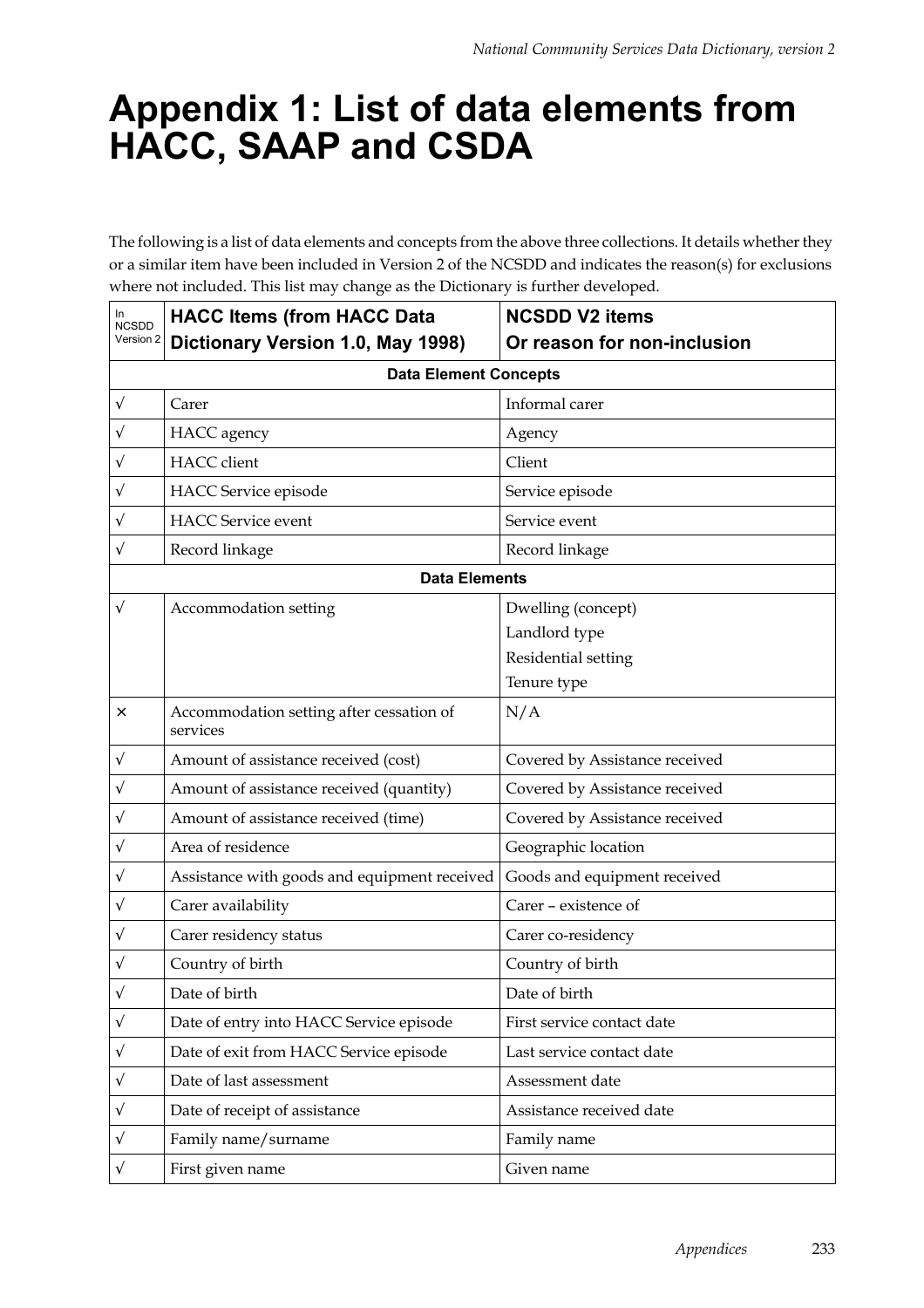| <b>Data Elements</b> |                                                       |                                                    |  |
|----------------------|-------------------------------------------------------|----------------------------------------------------|--|
| ×                    | Funding source category                               | ${}^a$ N/A                                         |  |
| V                    | Government pension/benefit status                     | Source of cash income                              |  |
|                      |                                                       | Principal source of income                         |  |
| $\sqrt{}$            | Indigenous status                                     | Indigenous status                                  |  |
| ×                    | Letters of name                                       | N/A                                                |  |
| V                    | Living arrangements                                   | Living arrangements                                |  |
| V                    | Main language spoken at home                          | Main language other than English spoken at<br>home |  |
| $\sqrt{}$            | Main reason for cessation of services                 | Service cessation reason                           |  |
| V                    | Postcode                                              | Postcode                                           |  |
| V                    | Primary type of assistance received                   | Assistance type                                    |  |
| ×                    | Reason for HACC client status                         | N/A                                                |  |
| V                    | Relationship of carer to care recipient               | Relationship of carer to care recipient            |  |
| V                    | Service delivery setting                              | Service delivery setting                           |  |
| V                    | <b>Sex</b>                                            | Sex                                                |  |
| V                    | Source of referral                                    | Referral source                                    |  |
| V                    | Suburb/Town/Locality name                             | Suburb/town/locality name                          |  |
| V                    | Total amount of assistance received (cost)            | Covered by Assistance received                     |  |
| $\sqrt{}$            | Total amount of assistance received (quantity)        | Covered by Assistance received                     |  |
| V                    | Total amount of assistance received (time)            | Covered by Assistance received                     |  |
| V                    | Total assistance with goods and equipment<br>received | Covered by Assistance received                     |  |

a. Not required for reporting purposes.

| In<br><b>NCSDD</b><br>Version 2 | <b>CSDA Items (from CSDA Data Guide</b><br>Data Items and Definitions, 2000) | <b>NCSDD V2 items</b><br>Or reason for non-inclusion                                                   |
|---------------------------------|------------------------------------------------------------------------------|--------------------------------------------------------------------------------------------------------|
|                                 | Service Form                                                                 |                                                                                                        |
|                                 | Items provided by funding departments<br>(Office use only box)               |                                                                                                        |
| $\sqrt{}$                       | Service ID No                                                                | Agency identifier                                                                                      |
| $\sqrt{}$                       | State                                                                        | State/Territory identifier                                                                             |
| $\sqrt{ }$                      | Statistical Local Area (SLA)                                                 | Geographic location                                                                                    |
| $\sqrt{}$                       | Postcode                                                                     | Postcode                                                                                               |
| $\times$                        | Service type                                                                 | Currently no similar item - Organisational<br>Units Working Group (OUWG) working on                    |
| $\times$                        | Auspicing organisation                                                       | Currently no similar item - Organisational<br>Units Working Group (OUWG) working on                    |
| $\times$                        | Total CSDA funds                                                             | No similar item - Should be automatic output<br>of Govt. financial system – coded by funds<br>provider |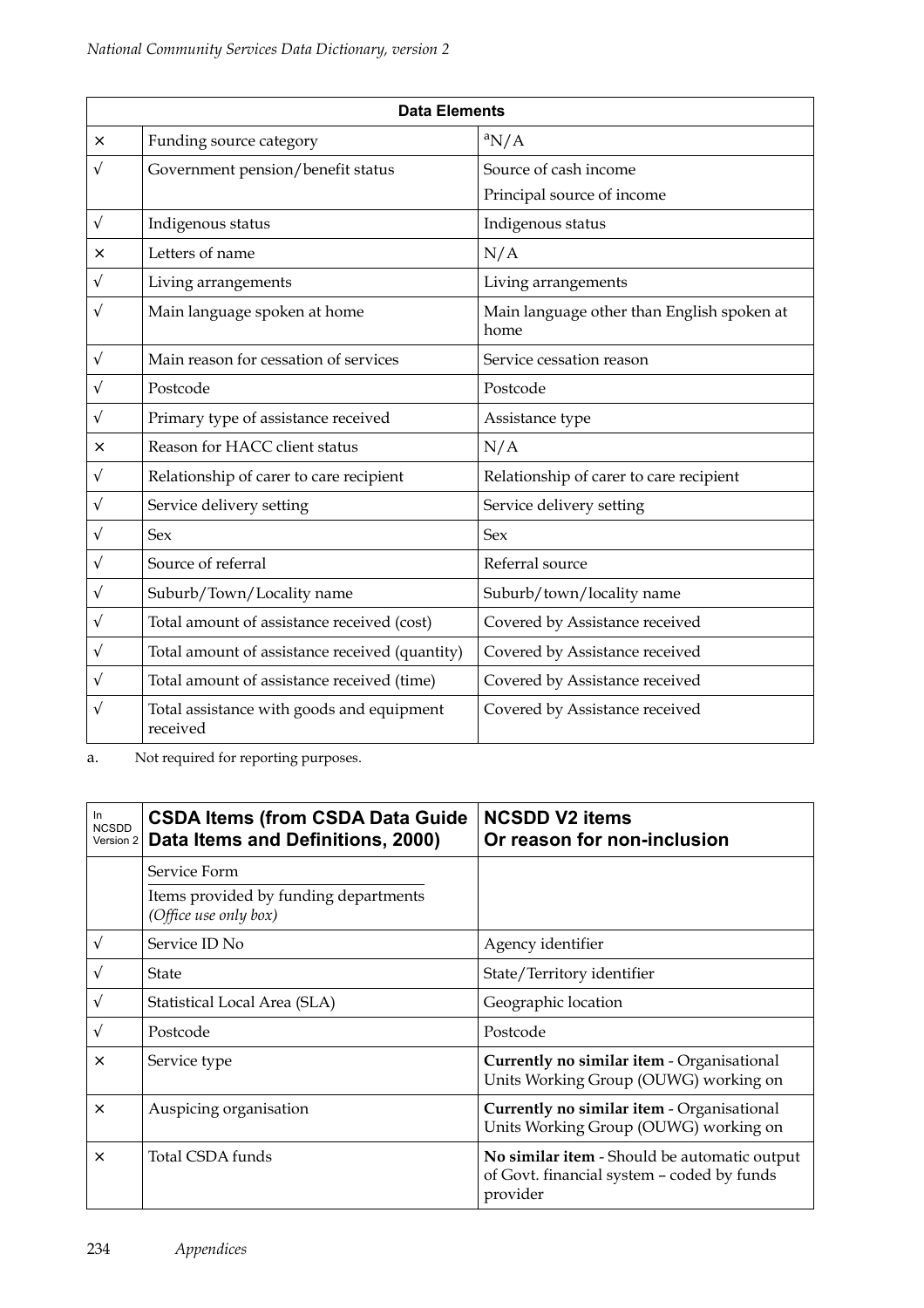| $\times$  | Capital grants over \$200,000                              | No similar item - Should be automatic output<br>of Govt. financial system - coded by funds<br>provider |
|-----------|------------------------------------------------------------|--------------------------------------------------------------------------------------------------------|
| $\sqrt{}$ | Service outlet and funded service type                     | Address & OUWG working on Service type                                                                 |
|           | Items provided by services                                 |                                                                                                        |
| $\sqrt{}$ | Staff hours (week ending)                                  | Hours per week - paid                                                                                  |
|           |                                                            | Hours per week - volunteer/unpaid                                                                      |
| ×         | Full financial year operation                              | N/A                                                                                                    |
| V         | Hours of operation per day                                 | Service operation hours                                                                                |
| V         | Days of operation per week                                 | Service operation days                                                                                 |
| V         | Weeks of operation per year                                | Service operation weeks                                                                                |
| ×         | Consumer numbers                                           | N/A                                                                                                    |
|           | Consumer Form                                              |                                                                                                        |
| V         | Service ID No                                              | Agency identifier                                                                                      |
| ×         | Form number                                                | N/A                                                                                                    |
| ×         | First name and Last name (selected letters of)             | N/A                                                                                                    |
| $\sqrt{}$ | Date of birth                                              | Date of birth                                                                                          |
| V         | Sex                                                        | Sex                                                                                                    |
| V         | Country of birth                                           | Country of birth                                                                                       |
| V         | Indigenous origin                                          | Indigenous status                                                                                      |
| V         | Method of communication                                    | Communication method                                                                                   |
| V         | Main language spoken at home                               | Main language other than English spoken at<br>home                                                     |
| V         | Primary disability group                                   | Disability grouping - Australian national                                                              |
| V         | Other significant disability group(s) - whether<br>present | Disability (concept)                                                                                   |
| V         | Other significant disability $group(s) - which$<br>present | Disability grouping - Australian national                                                              |
| ×         | Need for support or assistance                             | Currently no item - DDRAG working on                                                                   |
| V         | Carer (Child) Allowance                                    | Source of cash income                                                                                  |
| V         | Main source of income                                      | Principle source of income                                                                             |
| V         | Living arrangement/accommodation type                      | Living arrangements<br>Family type                                                                     |

| <b>SAAP Items (from SAAP National</b><br>In<br><b>NCSDD</b><br>Version 2 Data Collection Data Dictionary,<br><b>Version 1.1, July 1999)</b> |                    | <b>NCSDD V2 items</b><br>Or reason for non-inclusion |  |
|---------------------------------------------------------------------------------------------------------------------------------------------|--------------------|------------------------------------------------------|--|
| <b>Ongoing Client Collection</b>                                                                                                            |                    |                                                      |  |
| $\mathcal{N}$                                                                                                                               | NDCA agency number | Agency identifier (concept)                          |  |
| ×                                                                                                                                           | Alpha code         | N/A                                                  |  |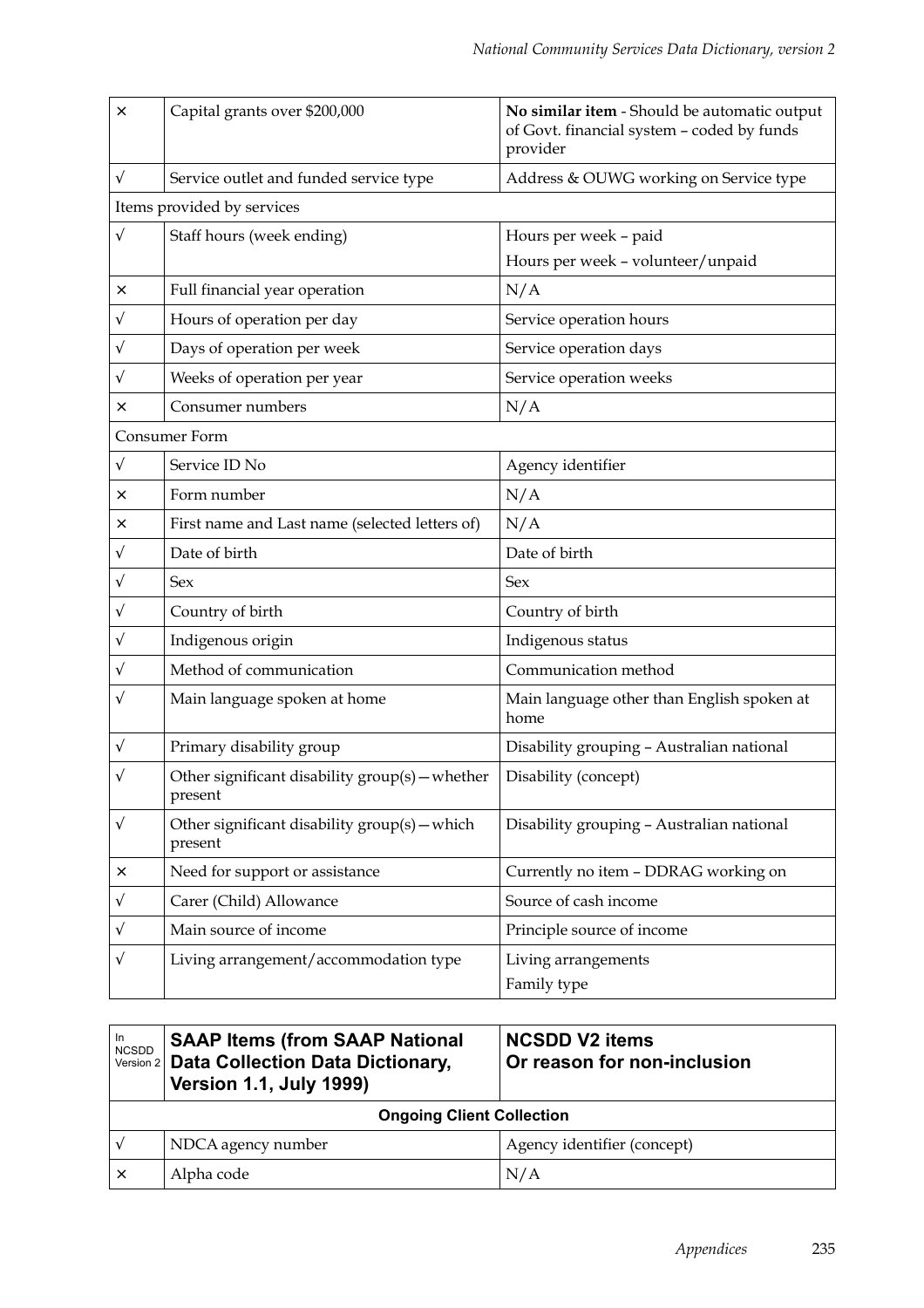| $\sqrt{}$ | Support period                                                                     | First service contact date<br>Last service contact date                                   |  |
|-----------|------------------------------------------------------------------------------------|-------------------------------------------------------------------------------------------|--|
| V         | Source of referral/information                                                     | Referral source                                                                           |  |
| $\sqrt{}$ | Existence of case plan                                                             | Case management plan indicator                                                            |  |
| ×         | Informed consent                                                                   | N/A                                                                                       |  |
| V         | Gender                                                                             | <b>Sex</b>                                                                                |  |
| $\sqrt{}$ | Year of birth                                                                      | Date of birth                                                                             |  |
| ×         | Person(s) receiving assistance                                                     | N/A                                                                                       |  |
| ×         | Accompanying children indicator                                                    | N/A                                                                                       |  |
| ×         | Number of accompanying children                                                    | N/A                                                                                       |  |
| ×         | Cultural identity                                                                  | No similar item - but covered in Cultural and<br>language indicators [Information Annexe] |  |
| V         | Indigenous status                                                                  | Indigenous status                                                                         |  |
| V         | Country of birth                                                                   | Country of birth                                                                          |  |
| V         | Primary income source                                                              | Principle source of income<br>Source of cash income                                       |  |
| ×         | Supplementary government payments                                                  | N/A                                                                                       |  |
|           | Type of housing/accommodation                                                      | Dwelling (concept)<br>Landlord type<br>Residential setting<br>Tenure type                 |  |
| $\sqrt{}$ | Living situation                                                                   | Living arrangements                                                                       |  |
| V         | Labour force status                                                                | Labour force status                                                                       |  |
| ×         | Duration of current homelessness                                                   | N/A                                                                                       |  |
| V         | Location before current homelessness                                               | Postcode<br>Geographic identifier (concept)                                               |  |
| ×         | Student status                                                                     | N/A                                                                                       |  |
| V         | Legal status                                                                       | Legal order                                                                               |  |
| V         | Reasons for seeking assistance                                                     | Reason(s) for seeking/requiring assistance<br>(concept)                                   |  |
| $\sqrt{}$ | Main reason for seeking assistance                                                 | Reason(s) for seeking/requiring assistance<br>(concept)                                   |  |
| ×         | Need for specialist services identified/referral<br>made                           | N/A                                                                                       |  |
| ×         | Need for specialist services identified/referral<br>made for accompanying children | N/A                                                                                       |  |
| V         | Assistance provided                                                                | Assistance type                                                                           |  |
| V         | Type of supported accommodation provided                                           | Assistance type                                                                           |  |
| V         | Period/s of supported accommodation<br>provided                                    | First service contact date<br>Last service contact date                                   |  |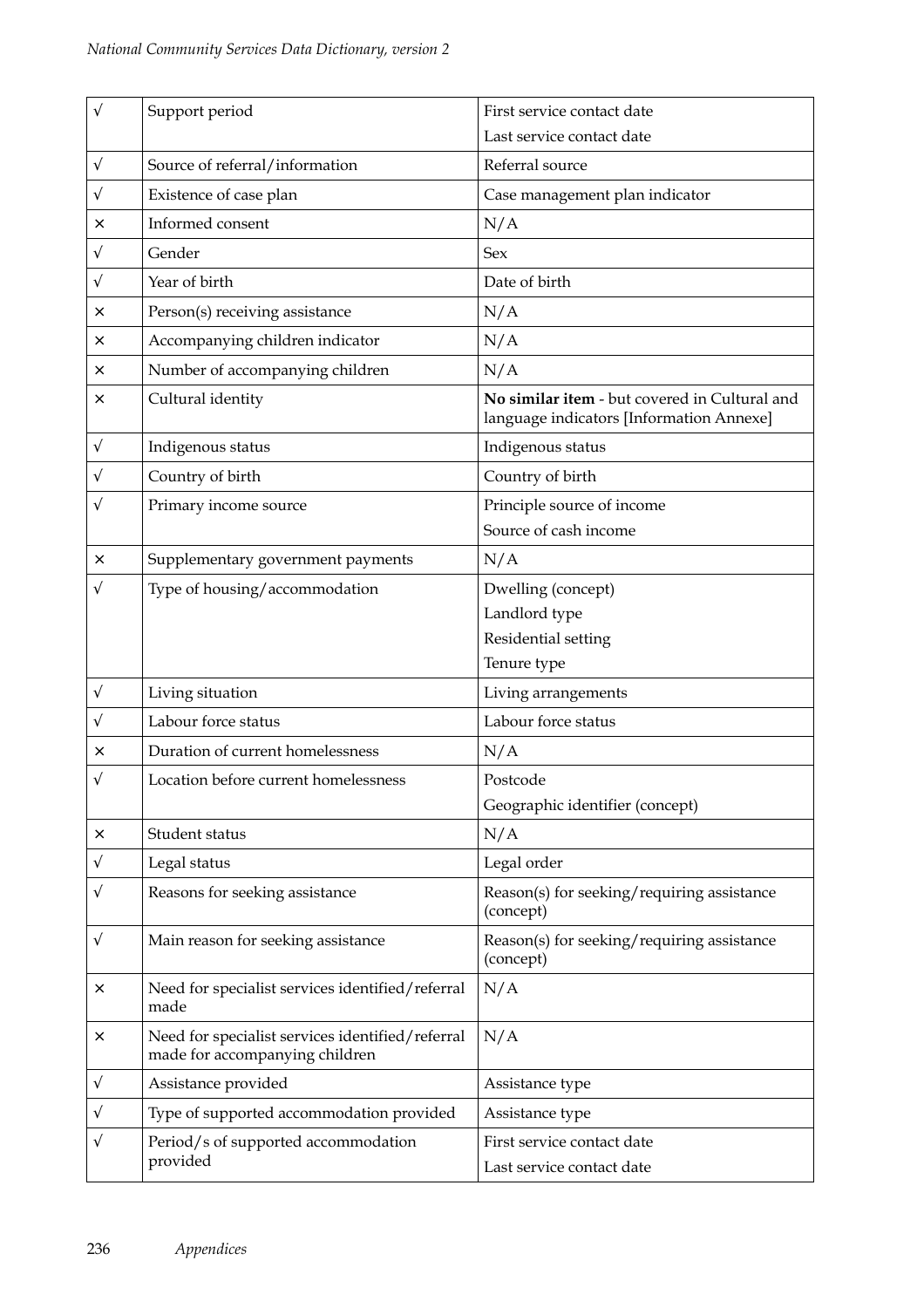| V                                                         | Assistance provided to accompanying<br>child(ren)                  | Assistance type                                                        |  |
|-----------------------------------------------------------|--------------------------------------------------------------------|------------------------------------------------------------------------|--|
| <b>Ongoing Client Collection for High-Volume Agencies</b> |                                                                    |                                                                        |  |
| V                                                         | NDCA agency number                                                 | Agency identifier (concept)                                            |  |
| ×                                                         | Alpha code                                                         | N/A                                                                    |  |
| V                                                         | Support period                                                     | First service contact date                                             |  |
|                                                           |                                                                    | Last service contact date                                              |  |
| ×                                                         | Informed consent                                                   | N/A                                                                    |  |
| V                                                         | Gender                                                             | Sex                                                                    |  |
| V                                                         | Year of birth                                                      | Date of birth                                                          |  |
| ×                                                         | Person(s) receiving assistance                                     | N/A                                                                    |  |
| ×                                                         | Accompanying children indicator                                    | N/A                                                                    |  |
| ×                                                         | Number of accompanying children                                    | N/A                                                                    |  |
| V                                                         | Indigenous status                                                  | Indigenous status                                                      |  |
| V                                                         | Country of birth                                                   | Country of birth                                                       |  |
| V                                                         | Primary income source at commencement of                           | Principle source of income                                             |  |
|                                                           | support period                                                     | Source of cash income                                                  |  |
| $\times$                                                  | Type of housing/accommodation at<br>commencement of support period | N/A                                                                    |  |
| $\times$                                                  | Need for specialist services identified/referral<br>made           | N/A                                                                    |  |
| $\sqrt{}$                                                 | Assistance provided                                                | Assistance type                                                        |  |
|                                                           | <b>Administrative Data Collection</b>                              |                                                                        |  |
| V                                                         | NDCA Agency number                                                 | Agency identifier (concept)                                            |  |
|                                                           | <b>State Agency ID</b>                                             | Agency identifier (concept)                                            |  |
| ×                                                         | Agency name                                                        | N/A                                                                    |  |
| ×                                                         | Auspice name                                                       | N/A                                                                    |  |
| $\sqrt{}$                                                 | Agency address 1                                                   | Address                                                                |  |
| $\sqrt{}$                                                 | Agency address 2                                                   | Address                                                                |  |
| ×                                                         | Agency suburb                                                      | No similar item - but in Geographic indicators<br>[Information Annexe] |  |
| V                                                         | Agency state                                                       | State/Territory identifier                                             |  |
| V                                                         | Agency postcode                                                    | Postcode                                                               |  |
| $\times$                                                  | Contact title                                                      | N/A                                                                    |  |
| $\sqrt{}$                                                 | Contact first name                                                 | Given name                                                             |  |
| $\sqrt{}$                                                 | Contact surname                                                    | Family name                                                            |  |
| X                                                         | Agency telephone number                                            | N/A                                                                    |  |
| ×                                                         | Agency facsimile number                                            | N/A                                                                    |  |
| $\sqrt{}$                                                 | Auspice address 1                                                  | Address                                                                |  |
| V                                                         | Auspice address 2                                                  | Address                                                                |  |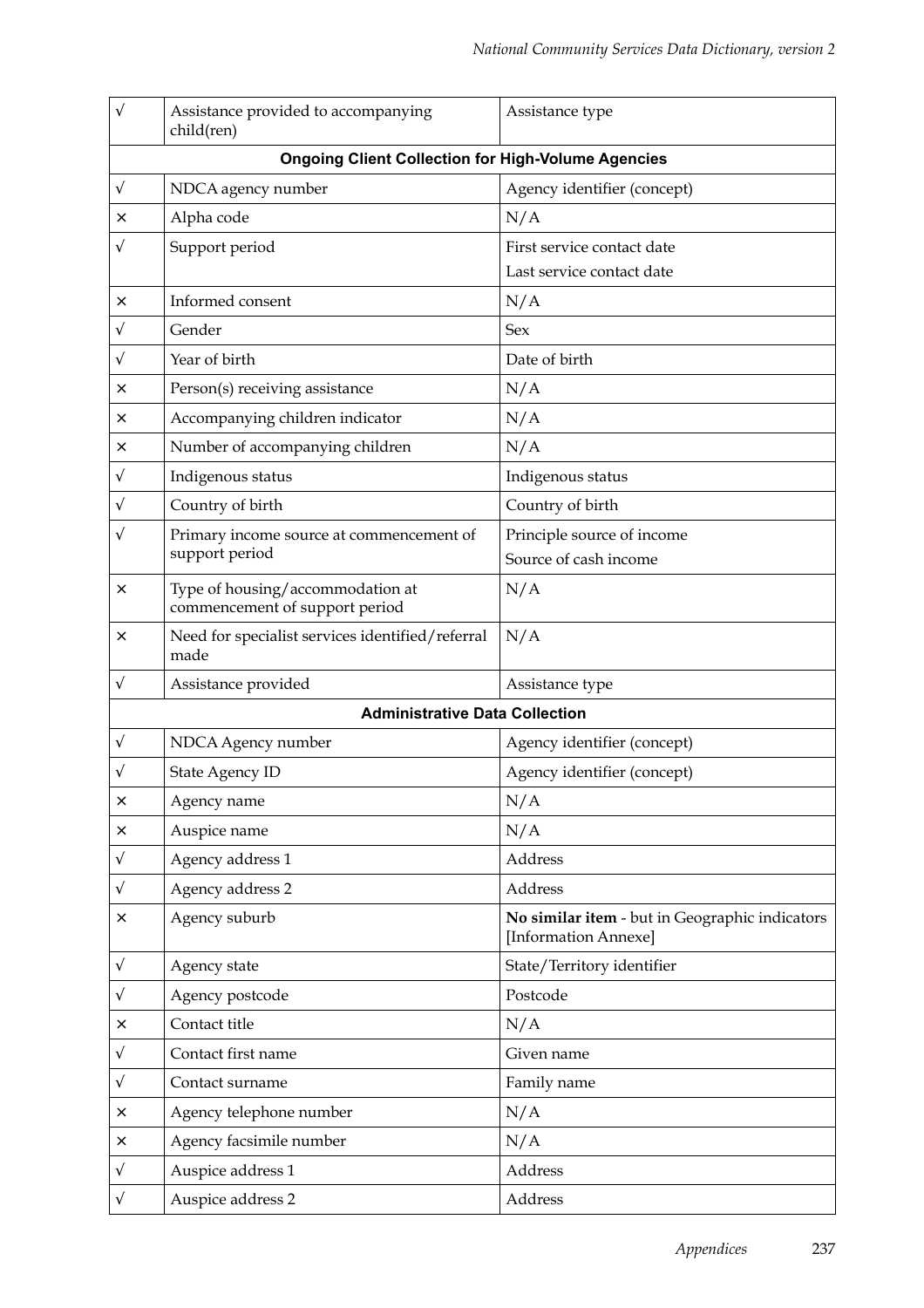| ×         | Auspice suburb                                                    | No similar item - but in Geographic indicators<br>[Information Annexe] |  |
|-----------|-------------------------------------------------------------------|------------------------------------------------------------------------|--|
| $\sqrt{}$ | Auspice state                                                     | State/Territory identifier                                             |  |
| $\sqrt{}$ | Auspice postcode                                                  | Postcode                                                               |  |
| ×         | Region                                                            | No similar item - but in Geographic indicators<br>[Information Annexe] |  |
| ×         | Statistical local area                                            | No similar item - but in Geographic indicators<br>[Information Annexe] |  |
| ×         | Local government area                                             | No similar item - but in Geographic indicators<br>[Information Annexe] |  |
| V         | Service delivery model                                            | Service types available                                                |  |
| V         | Primary target group                                              | Target group                                                           |  |
| $\sqrt{}$ | Secondary target group                                            | Target group                                                           |  |
| $\sqrt{}$ | Other secondary target group                                      | Target group                                                           |  |
| ×         | Number of SAAP accommodation places                               | N/A                                                                    |  |
| $\sqrt{}$ | Number of effective full-time paid service<br>providers           | Full-time equivalent paid staff                                        |  |
| V         | Total SAAP recurrent commitments (agency<br>level)                | Revenue                                                                |  |
| V         | Total other SAAP recurrent commitments<br>(State/Territory level) | Revenue                                                                |  |
| ×         | Funding period                                                    | N/A                                                                    |  |
| ×         | Temporary closure and re-open dates                               | N/A                                                                    |  |
|           | <b>Unmet Demand Collection</b>                                    |                                                                        |  |
| $\sqrt{}$ | NDCA Agency number                                                | Agency identifier (concept)                                            |  |
| ×         | Alpha code                                                        | N/A                                                                    |  |
| $\sqrt{}$ | Date assistance requested                                         | Assistance request date                                                |  |
| $\sqrt{}$ | Method of contact                                                 | Referral/contact method                                                |  |
| ×         | Person(s) requesting assistance                                   | N/A                                                                    |  |
| ×         | Accompanying children indicator                                   | N/A                                                                    |  |
| ×         | Number of accompanying children                                   | N/A                                                                    |  |
| $\sqrt{}$ | Gender                                                            | <b>Sex</b>                                                             |  |
| $\sqrt{}$ | Age                                                               | Age                                                                    |  |
| $\sqrt{}$ | Indigenous status                                                 | Indigenous status                                                      |  |
| $\sqrt{}$ | Country of birth                                                  | Country of birth                                                       |  |
| V         | Urgency of need for SAAP accommodation                            | Assistance urgency                                                     |  |
| V         | Main type of assistance requested                                 | Assistance type requested                                              |  |
| ×         | Previous request made                                             | N/A                                                                    |  |
| ×         | Organisation to which previous request made                       | N/A                                                                    |  |
| $\sqrt{}$ | Refusal of offer of assistance                                    | Assistance-reason not provided                                         |  |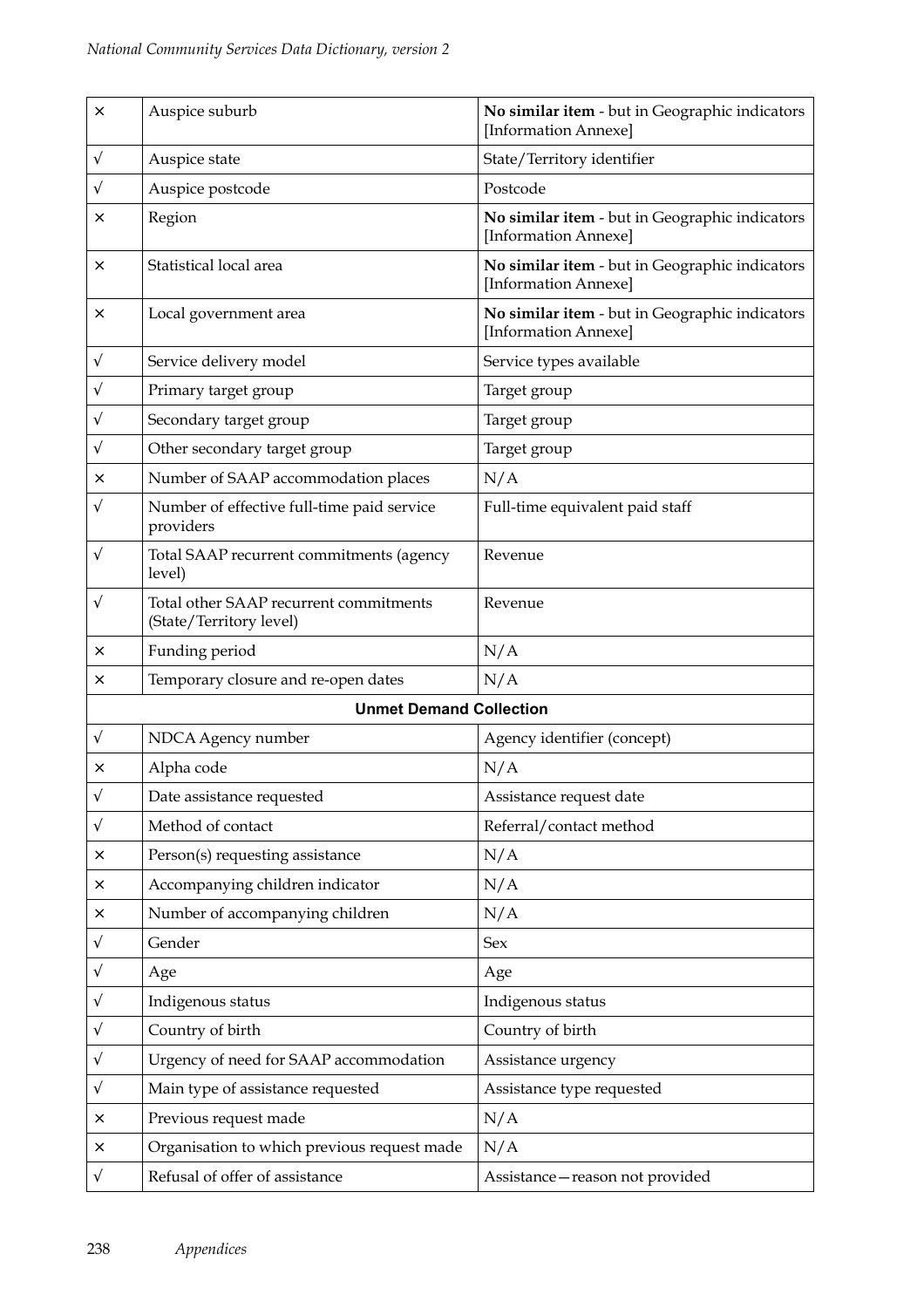| $\sqrt{ }$                      | Main reason request not met    | Assistance - reason not provided |  |
|---------------------------------|--------------------------------|----------------------------------|--|
| $\sqrt{ }$                      | One-off assistance provided    | Assistance type                  |  |
| <b>Casual Client Collection</b> |                                |                                  |  |
|                                 | NDCA agency number             | Agency identifier (concept)      |  |
| $\times$                        | Person(s) receiving assistance | N/A                              |  |
| $\times$                        | Number of persons              | N/A                              |  |
| $\times$                        | Gender of primary contact      | N/A                              |  |
| $\sqrt{ }$                      | Age of primary contact         | Age                              |  |
| N                               | One-off assistance provided    | Assistance type                  |  |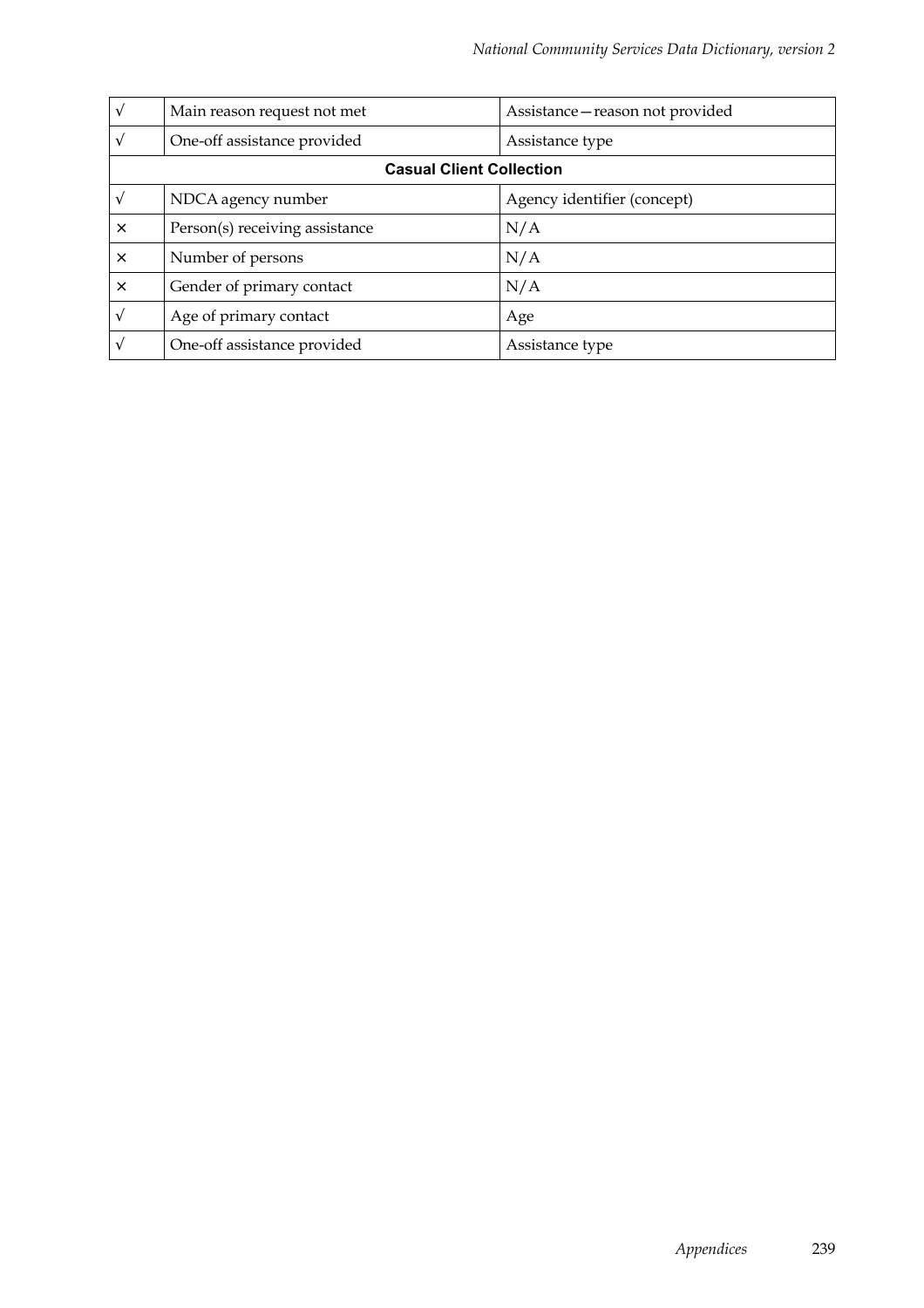## **Appendix 2: The National Community Services Data Committee**

### **Introduction**

The National Community Services Data Committee is a subcommittee of the National Community Services Information Management Group. It was established primarily to develop and maintain the *National Community Services Data Dictionary* and minimum data sets in all areas of community services. The Data Committee has a coordinating role to ensure national consistency of data definitions and standards and in quality control.

### **Functions**

The functions of the Data Committee are to:

- be responsible for overseeing the development and maintenance of the *National Community Services Data Dictionary* and promoting consistency between *National Health Data Dictionary* standards and definitions and *National Community Services Data Dictionary* standards and definitions;
- receive, consider and comment on data definitions and collection of data items and make recommendations to the Management Group for endorsement of their inclusion in the *National Community Services Data Dictionary*;
- with advice from the Management Group on the national priorities and work program, produce a work plan for approval by the Management Group and report on progress of each working party twice a year to the Management Group;
- actively seek out data definition activities to inform the National Community Services Information Work Program of those information developments that meet (or have the potential to meet) specified criteria for inclusion on the Work Program;
- develop links and foster cooperative working arrangements within the community services sector and between other sectors on data development activities;
- document relevant current and planned data development activities in each jurisdiction;
- develop and maintain processes and guidelines for the development of national data standards;
- develop and maintain national processes and guidelines for the dissemination of data definitions and standards to data collection agencies; and
- take the lead role in national community services definition development.

The National Community Services Data Committee membership as at August 2000:

| <b>Member</b>                     | Organisation                                                                                                                                  | <b>Telephone</b> |
|-----------------------------------|-----------------------------------------------------------------------------------------------------------------------------------------------|------------------|
| Mr John Barker                    | Director, Expenditure Analysis Section A<br><b>Commonwealth Grants Commission</b><br>5–7 Torrens Street<br>Braddon ACT 2602                   | $(02)$ 6275 8043 |
| Mr Tony Carr                      | Manager, Information Management<br><b>Community Care Division</b><br>Department of Human Services<br>555 Collins Street<br>Melbourne VIC 3000 | (03) 9616 7225   |
| Mr Joe Christensen<br>Secretariat | Head, National Data Standards Unit<br>Australian Institute of Health and Welfare<br>GPO Box 570<br>Canberra ACT 2601                          | $(02)$ 6244 1148 |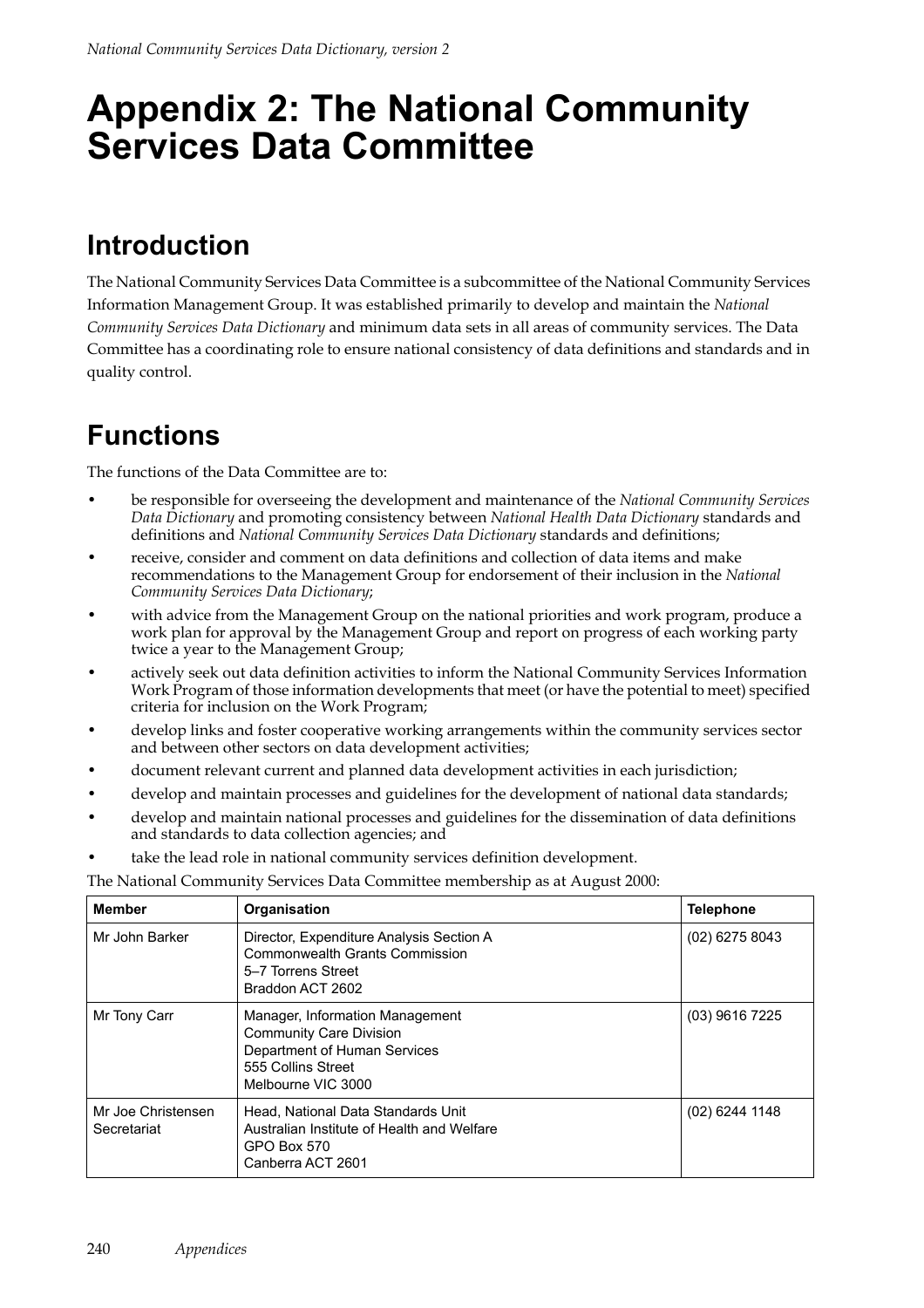| <b>Member</b>                  | Organisation                                                                                                                                                              | <b>Telephone</b> |
|--------------------------------|---------------------------------------------------------------------------------------------------------------------------------------------------------------------------|------------------|
| Mr Ching Choi<br>Chair         | Head, Welfare Division<br>Australian Institute of Health and Welfare<br>GPO Box 570<br>Canberra ACT 2601                                                                  | (02) 6244 1197   |
| Ms Libby Cooney                | Research Officer<br>Australian Catholic Social Welfare Commission<br>22 Theodore Street<br>Curtin ACT 2605                                                                | $(02)$ 6285 1366 |
| Mr Allan Dernee                | Manager, Data Unit<br>NSW Ageing and Disability Department<br>Level 13, 83 Clarence Street<br>Sydney NSW 2000                                                             | $(02)$ 9364 6991 |
| Mr Glenn Foard                 | Manager, Performance, Planning & Research<br><b>Disability Services</b><br>Department of Human Services<br>19th Floor, 555 Collins Street<br>Melbourne VIC 3000           | (03) 9616 8531   |
| Mr David Hunter                | Director, Classifications & Data Standards<br><b>Australian Bureau of Statistics</b><br>PO Box 10<br>Belconnen ACT 2616                                                   | $(02)$ 6252 6300 |
| Ms Coralie le Nevez            | Manager, Information & Research<br>NSW Department of Community Services<br>Locked Bag 28<br>Ashfield NSW 2131                                                             | (02) 9716 2350   |
| Mr Rick Lennon<br>Deputy Chair | Manager, Statistical Services<br>Department of Families, Youth and Community Care<br>Block A, Level 2<br>75 William Street<br>Brisbane QLD 4000                           | (07) 3224 6014   |
| Ms Fiona McIntosh              | Community & Family Support<br>Department of Education and Community Services<br>PO Box 1584<br>Tuggeranong ACT 2901                                                       | $(02)$ 6205 0632 |
| Mr John Patroni                | <b>Evaluation &amp; Research Section</b><br>Aged & Community Care Division<br>Commonwealth Department of Health and Aged Care<br><b>GPO Box 9848</b><br>Canberra ACT 2601 | $(02)$ 6289 5193 |
| Mr Peter Sandeman              | General Manager<br><b>Community Services</b><br><b>Mission Australia</b><br>GPO Box 2667<br>Adelaide SA 5001                                                              | (08) 8359 3333   |
| Ms Annie Savvas                | Research Manager<br><b>Productivity Commission</b><br>Locked Bag 2, 35 Collins Street<br>East Melbourne VIC 3000                                                          | (03) 9653 2179   |
| Ms Julie Searle                | Business Information Analyst, Community Care<br>Information Management Unit<br><b>Territory Health Services</b><br>PO Box 40596<br>Casuarina NT 0811                      | (08) 8999 2835   |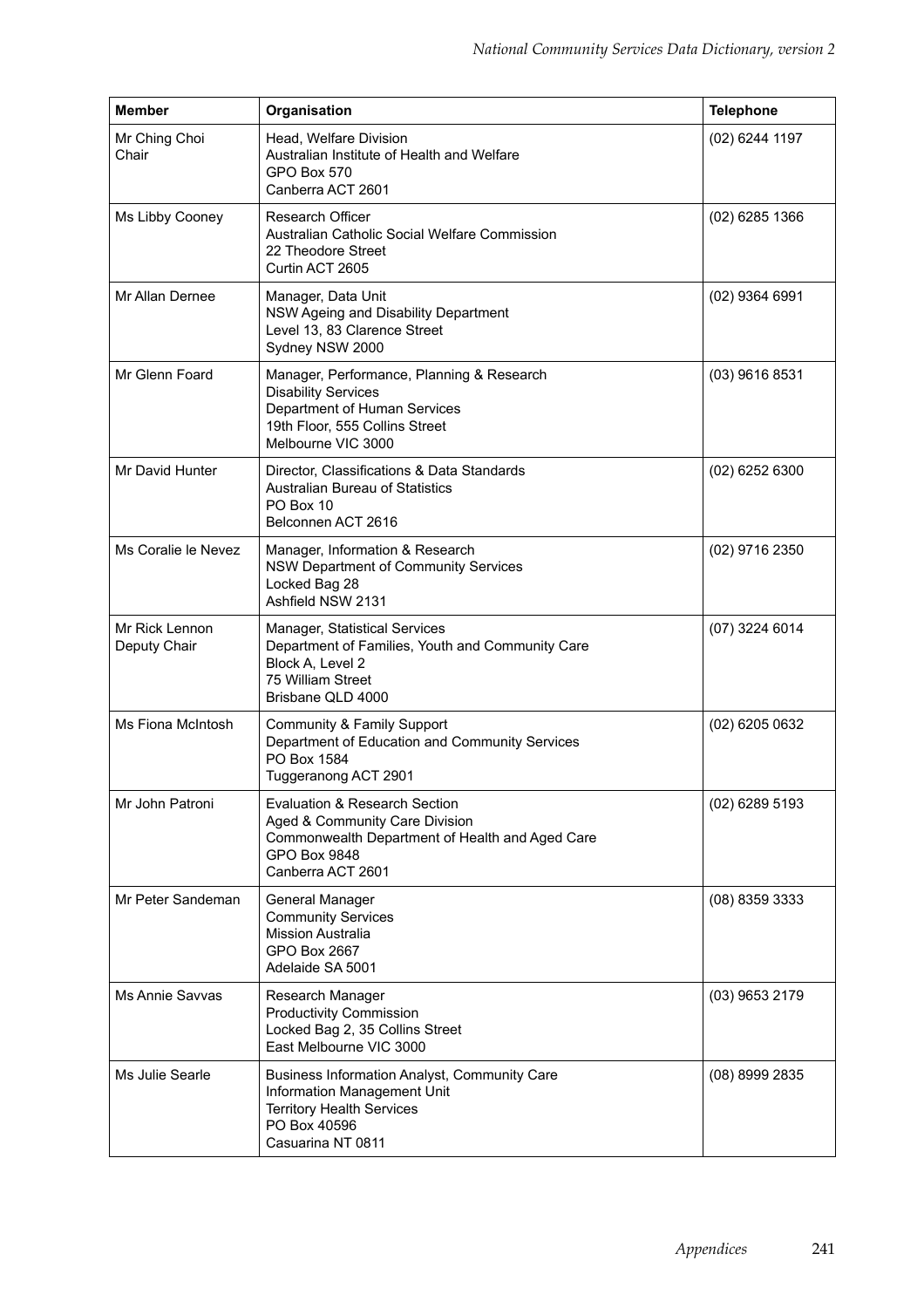| <b>Member</b>     | Organisation                                                                                                                                                                     | <b>Telephone</b> |
|-------------------|----------------------------------------------------------------------------------------------------------------------------------------------------------------------------------|------------------|
| Ms Tracy Stewart  | Research and Data Services Section<br>Strategic Policy and Analysis Branch<br>Department of Family & Community Services<br><b>GPO Box 9848</b><br>Canberra ACT 2601              | (02) 6244 6995   |
| Dr Keith Suter    | <b>Consultant for Strategic Planning</b><br><b>Wesley Mission</b><br><b>PO Box A555</b><br>Sydney South NSW 2000                                                                 | $(02)$ 9267 5555 |
| Mr Graeme Tucker  | Senior Research and Information Officer<br><b>Strategic Planning and Policy</b><br>Department of Human Services<br>PO Box 65<br>Rundle Mall SA 5000                              | (08) 8226 6828   |
| Ms Marie Waldeck  | Information Centre Manager<br><b>Information Services</b><br>Family and Children's Services<br>PO Box 6334<br>East Perth WA 6892                                                 | (08) 9222 2644   |
| Ms Anna Williams  | Consultant, Evaluation & Measurement<br>Strategic Research & Analysis, Strategic Development Branch<br>Department of Health and Human Services<br>GPO Box 125<br>Hobart TAS 7001 | $(03)$ 6233 3961 |
| Mr Michael Wilson | Manager, Executive Support,<br>Planning & Professional Development<br>Brotherhood of St Laurence<br>67 Brunswick Street<br>Fitzroy VIC 3065                                      | (03) 9483 1330   |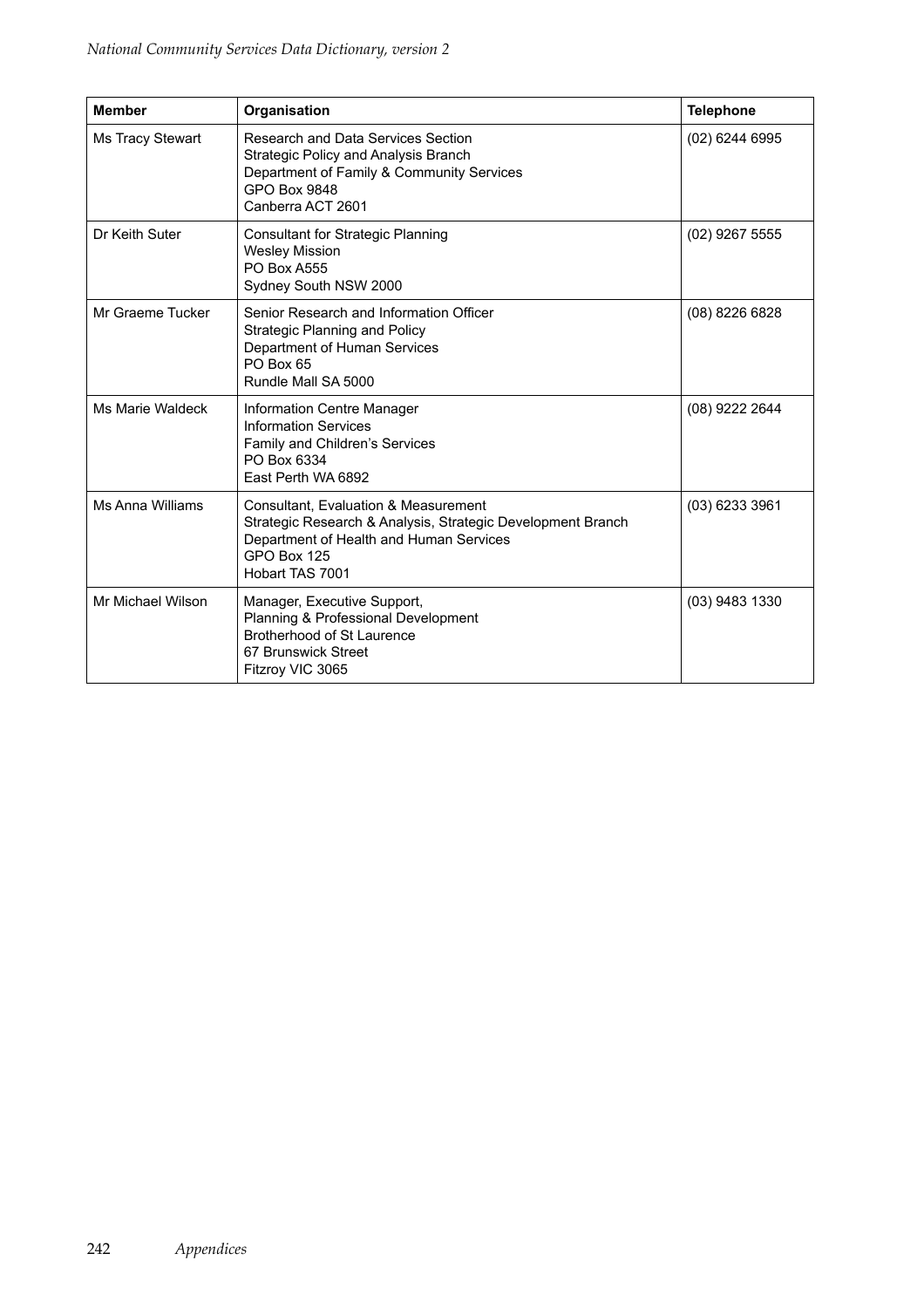## **Appendix 3: The Knowledgebase: Australia's Health and Community Services Data Registry**

The Knowledgebase: Australia's Health and Community Services Data Registry' (the Knowledgebase) is an electronic repository and information management environment for metadata (data about data) and data standards. The Knowledgebase allows an industry to store data definitions and data models for shared access and analysis, and to identify related data collections and data development activities.

The Knowledgebase is an Internet application, accessible through any Browser compatible with HTML version 3.2 or later. It has been written using Oracle's Web server technology.

Produced by the Australian Institute of Health and Welfare for the health and related community service sectors, the Knowledgebase stores health, housing and community services data definitions and standards, including:

- the national health and community services data dictionaries;
- national information models;
- national minimum data set agreements (for health); and
- indicator frameworks.

The Knowledgebase, implements internationally recognised metadata descriptors for data elements (*ISO/ IEC International Standard 11179—Specification and standardization of data elements*) and facilitates the communication, development and exchange of metadata.

The Knowledgebase is relevant to all sectors interested in the promotion and dissemination of metadata and data standards. The key components are:

- the concept of a standard industry-wide repository for metadata;
- the ability to create specific views of metadata to suit each user's needs; and
- the capacity for disparate organisations to share and cooperate in the development of metadata and data standards.

The Knowledgebase supports and implements the ISO/IEC feature of multiple, independent Registration Authorities, a feature which enables metadata at different levels (national, state and/or local) to coexist on an industry-wide basis without many of the political or maintenance overheads of centralised data administration. It exploits the convenience of Internet technology to improve communication between data managers and the various stake holders in high quality information.

The integrating features of the Knowledgebase enable information managers and policy developers to query and view industry-level metadata in ways not possible with traditional paper-based records, repositories, dictionaries or manuals. This assists the identification of duplication, gaps and redundancies in metadata and/or development effort, and promotes general improvement in information management across an industry.

The Internet address for the Knowledgebase is http://www.aihw.gov.au. Please select the portal entitled Knowledgebase.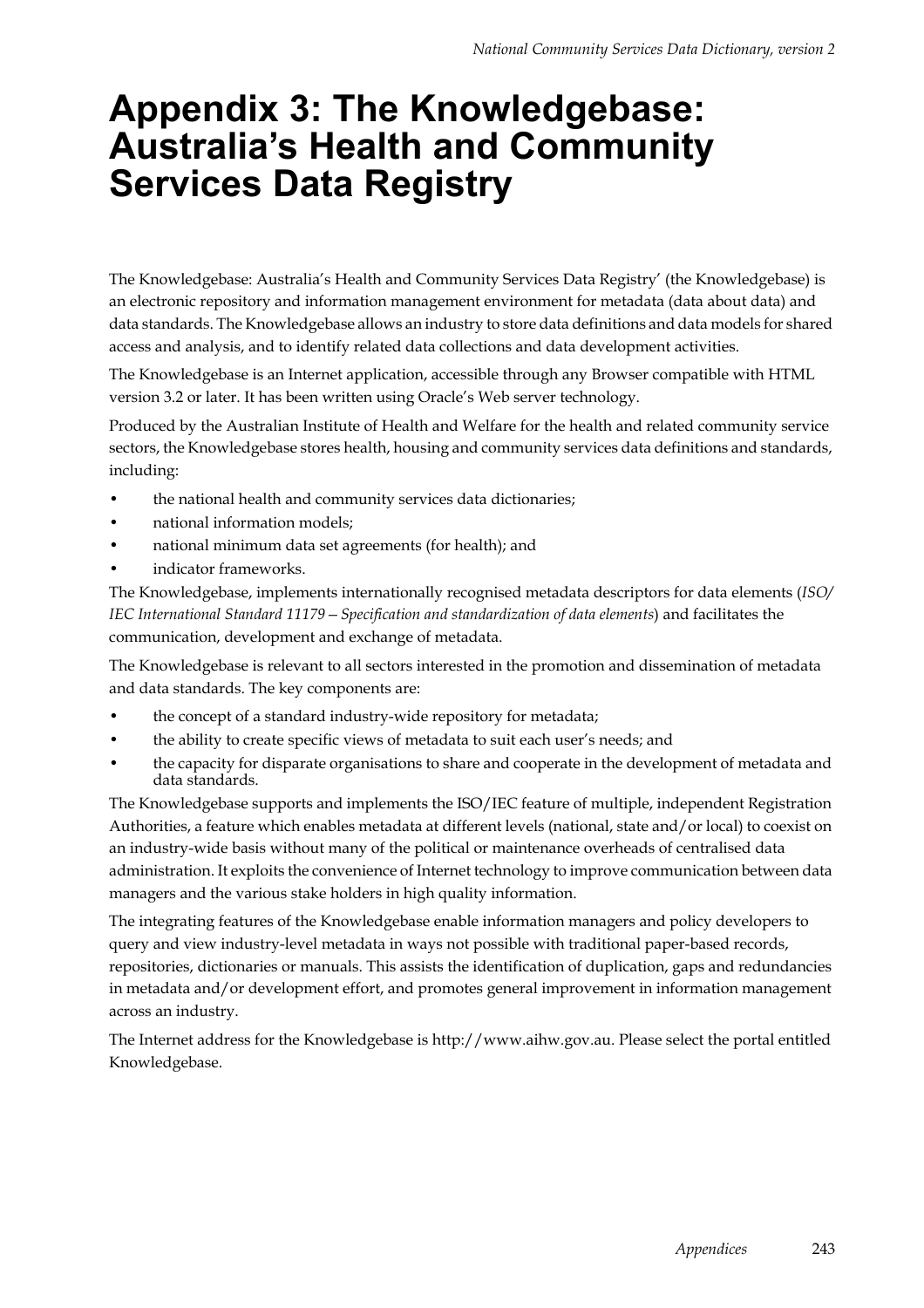## **Appendix 4: Detailed description of the format for data element definitions**

All data element definitions included in the National Community Services Data Dictionary are presented in the following format, based on ISO/IEC Standard 11179 *Specification and Standardization of Data Elements—*the international standard for defining data elements issued by the International Organization for Standardization and the International Electrotechnical Commission. The meaning of the various parts of the format are provided below.

### **«NAME»**

|                            | <b>Status</b> | <b>Effective Date</b> | $\log$ . Auth. | ID No.         |
|----------------------------|---------------|-----------------------|----------------|----------------|
| <b>NCSI Model Location</b> |               |                       | Data Class     | <b>Version</b> |

#### **Identifying and definitional attributes**

*Data element type:*

*Definition:*

*Context:*

#### **Relational and representational attributes**

*Datatype: Representational form:*

*Field size: Min. Max. Representational layout:*

*Data domain:*

*Guide for use:*

*Collection methods:*

*Related data:*

#### **Administrative attributes**

*Source document:*

*Source organisation:*

*Comments:*

244 *Appendices*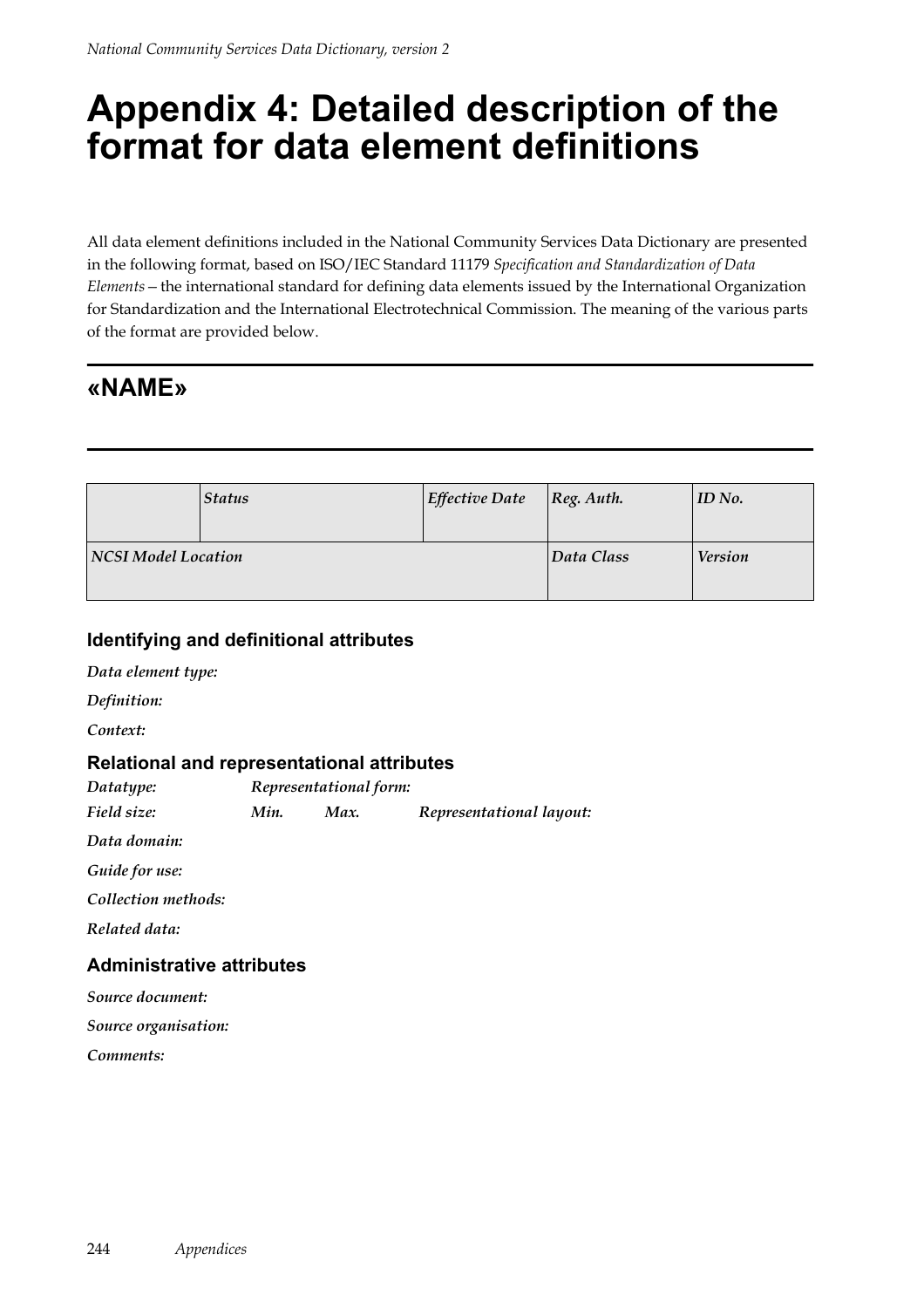Once data element definitions are endorsed by the National Community Services Information Management Group for inclusion in *the National Community Services Data Dictionary*, the NCSDC Secretariat allocates an identifying number (Knowledgebase identifier), a data element version number and an Administrative Status for each definition.

| Name:                                             |                                                                                                                                                                                                                                                                       | A single or multi-word designation assigned to a data element. This appears in<br>the heading for each unique data definition in the Dictionary.                                                                                                                                                                                                                                                    |
|---------------------------------------------------|-----------------------------------------------------------------------------------------------------------------------------------------------------------------------------------------------------------------------------------------------------------------------|-----------------------------------------------------------------------------------------------------------------------------------------------------------------------------------------------------------------------------------------------------------------------------------------------------------------------------------------------------------------------------------------------------|
| Status:                                           | The operational status (CURRENT, DRAFT, TRIAL, SUPERSEDED, RETIRED) of<br>the data element or data concept.                                                                                                                                                           |                                                                                                                                                                                                                                                                                                                                                                                                     |
| <b>Effective date:</b>                            |                                                                                                                                                                                                                                                                       | The date from which this status is effective.                                                                                                                                                                                                                                                                                                                                                       |
| <b>Registration authority:</b>                    |                                                                                                                                                                                                                                                                       | The body or authority that has ownership of the data item.                                                                                                                                                                                                                                                                                                                                          |
| <b>ID</b> Number:                                 |                                                                                                                                                                                                                                                                       | An identifier for the data element within the Knowledgebase: Australia's Health<br>and Community Services Data Registry' (the Knowledgebase). See Appendix 3<br>for a description of the Knowledgebase.                                                                                                                                                                                             |
| <b>NCSI Model Location:</b>                       |                                                                                                                                                                                                                                                                       | The location of the data item within the National Community Services<br>Information Model version 1.                                                                                                                                                                                                                                                                                                |
| Data class:                                       |                                                                                                                                                                                                                                                                       | The basis on which the data element was developed for example, Cross-Program,<br>Program Specific or Socio-demographic.                                                                                                                                                                                                                                                                             |
| Version:                                          |                                                                                                                                                                                                                                                                       | A version number for each data element, beginning with 1 for the initial version<br>of the data element, and 2, 3 etc. for each subsequent revision. This meets the<br>ISO/IEC Standard 11179 requirement for 'identification of a data element<br>specification in a series of evolving data element specifications within a<br>registration authority'.                                           |
| Data element type:                                |                                                                                                                                                                                                                                                                       | A data element may be either:                                                                                                                                                                                                                                                                                                                                                                       |
|                                                   | a.                                                                                                                                                                                                                                                                    | a DATA CONCEPT – a concept which, can be represented in the form of a<br>data element, described independently of any particular representation.<br>For example, "Informal carer", which does not have any particular<br>representation of its own, except through data elements such as "Carer<br>availability", "Relationship of carer to care recipient" etc.                                    |
|                                                   | b.                                                                                                                                                                                                                                                                    | a DATA ELEMENT – a unit of data for which the definition, identification,<br>representation and permissible values are specified by means of a set of<br>attributes. For example, a person's "Date of birth" is a unit of data for<br>which the definition, identification, representation and permissible values<br>are specified.                                                                 |
|                                                   | C.                                                                                                                                                                                                                                                                    | a DERIVED DATA ELEMENT - a data element whose values are derived<br>by calculation from the values of other data elements.                                                                                                                                                                                                                                                                          |
|                                                   | d.                                                                                                                                                                                                                                                                    | a COMPOSITE DATA ELEMENT - a data element whose values represent<br>a grouping of the values of other data elements in a specified order.                                                                                                                                                                                                                                                           |
| Definition:                                       |                                                                                                                                                                                                                                                                       | A statement that expresses the essential nature of a data element and its<br>differentiation from all other data elements.                                                                                                                                                                                                                                                                          |
| Context:                                          | A designation or description of the application environment or discipline in<br>which a name is applied or from which it originates. For the Dictionary this<br>attribute may also include the justification for collecting the items and uses of the<br>information. |                                                                                                                                                                                                                                                                                                                                                                                                     |
| <b>Relational and representational attributes</b> |                                                                                                                                                                                                                                                                       |                                                                                                                                                                                                                                                                                                                                                                                                     |
| Data type:                                        |                                                                                                                                                                                                                                                                       | The type of symbol, character or other designation used to represent a data<br>element. Examples include integer, numeric, alphanumeric, alphabetic etc. For<br>example, the data type for "Marital status" is a numeric drawn from a domain or<br>code set in which numeric characters such as $1 =$ Never married, $4 =$ Separated<br>used to denote a data domain value (see Data domain below). |
|                                                   |                                                                                                                                                                                                                                                                       | <b>Representational form:</b> Name or description of the form of representation for the data element, such as<br>'CODE', 'QUANTITATIVE VALUE', and 'DATE'. For example, the<br>representational form for 'Country of birth' is 'CODE' because the form of<br>representation is individual numbers that each, represent a different country.                                                         |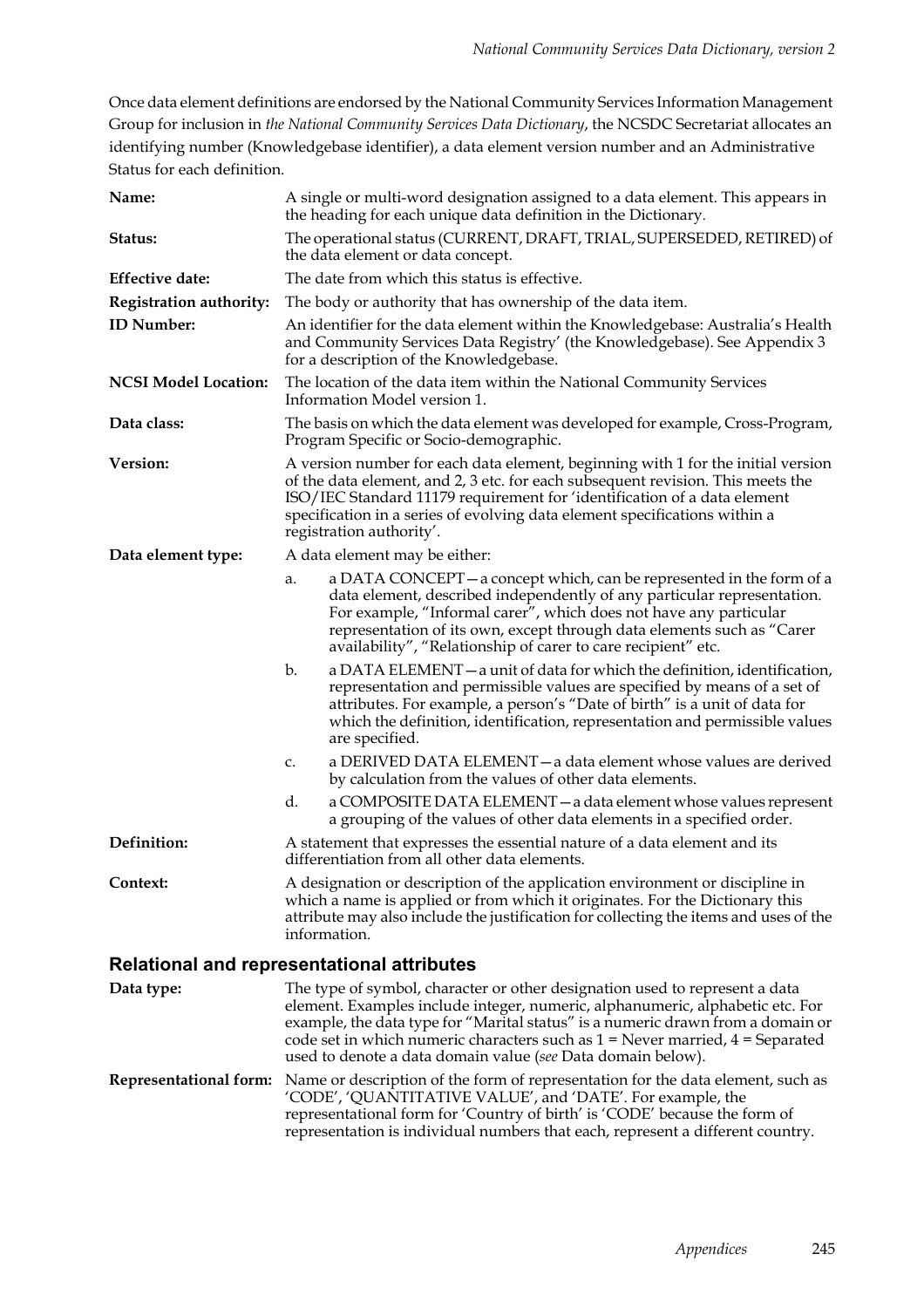| Field size (minimum<br>and maximum): | The minimum and maximum number, respectively, of storage units (of the<br>corresponding data type) to represent the data element value. For example, a data<br>element value expressed in dollars may require a minimum field size of one<br>character (1) up to a maximum field size of nine characters (999, 999, 999). Field<br>size does not generally include characters used to mark logical separations of<br>values e.g. commas, hyphens or slashes.                               |  |
|--------------------------------------|--------------------------------------------------------------------------------------------------------------------------------------------------------------------------------------------------------------------------------------------------------------------------------------------------------------------------------------------------------------------------------------------------------------------------------------------------------------------------------------------|--|
|                                      | Representational layout: The layout of characters in data element values expressed by a character string<br>representation. Examples include 'DDMMYYYY' for calendar date, 'N' for a<br>1-digit numeric field, and '\$\$\$,\$\$\$,\$\$\$' for data elements about expenditure.                                                                                                                                                                                                             |  |
| Data domain:                         | The set of representations of permissible instances of the data element, according<br>to the representation form, layout, data type and maximum size specified in the<br>corresponding attributes. The set can be specified by name (such as valid date),<br>by reference to a source (such as the ABS Classification of Languages), or by<br>enumeration of the representation of the instances (for example, for 'Labour force<br>status' values are 1 = Employed, 2 = Unemployed, etc). |  |
|                                      | Guide for use (optional): Additional comments or advice on the interpretation or application of the<br>attribute 'data domain' (this attribute has no direct counterpart in the ISO/IEC<br>Standard 11179 but has been included to assist in clarification of issues relating to<br>the classification of data elements).                                                                                                                                                                  |  |
|                                      | Collection methods (optional): Comments and advice concerning the actual capture of data for the<br>particular data element, including guidelines on the design of questions for use<br>in collecting information, and treatment of 'not stated' or non-response. (This<br>attribute is not specified in the ISO/IEC Standard 11179 but has been added to<br>cover important issues about the actual collection of data).                                                                  |  |
|                                      | Related data (optional): A reference between the data element (or data concept) and any related data<br>element/concept in the Dictionary, including the type of this. Examples include:<br>'has been superseded by', 'is calculated using', and 'supplements the data<br>element'.                                                                                                                                                                                                        |  |
| <b>Administrative attributes</b>     |                                                                                                                                                                                                                                                                                                                                                                                                                                                                                            |  |

#### **Administrative attributes**

**Source document (optional):** The document from which definitional or representational attributes originate.

- **Source organisation:** The organisation responsible for the source document and/or the development of the data definition (this attribute is not specified in the ISO/IEC Standard 11179 but has been added for completeness). The Source organisation is not necessarily the organisation responsible for the ongoing development/ maintenance of the data element definition.
- **Comments (optional):** Any additional explanatory remarks on the data element.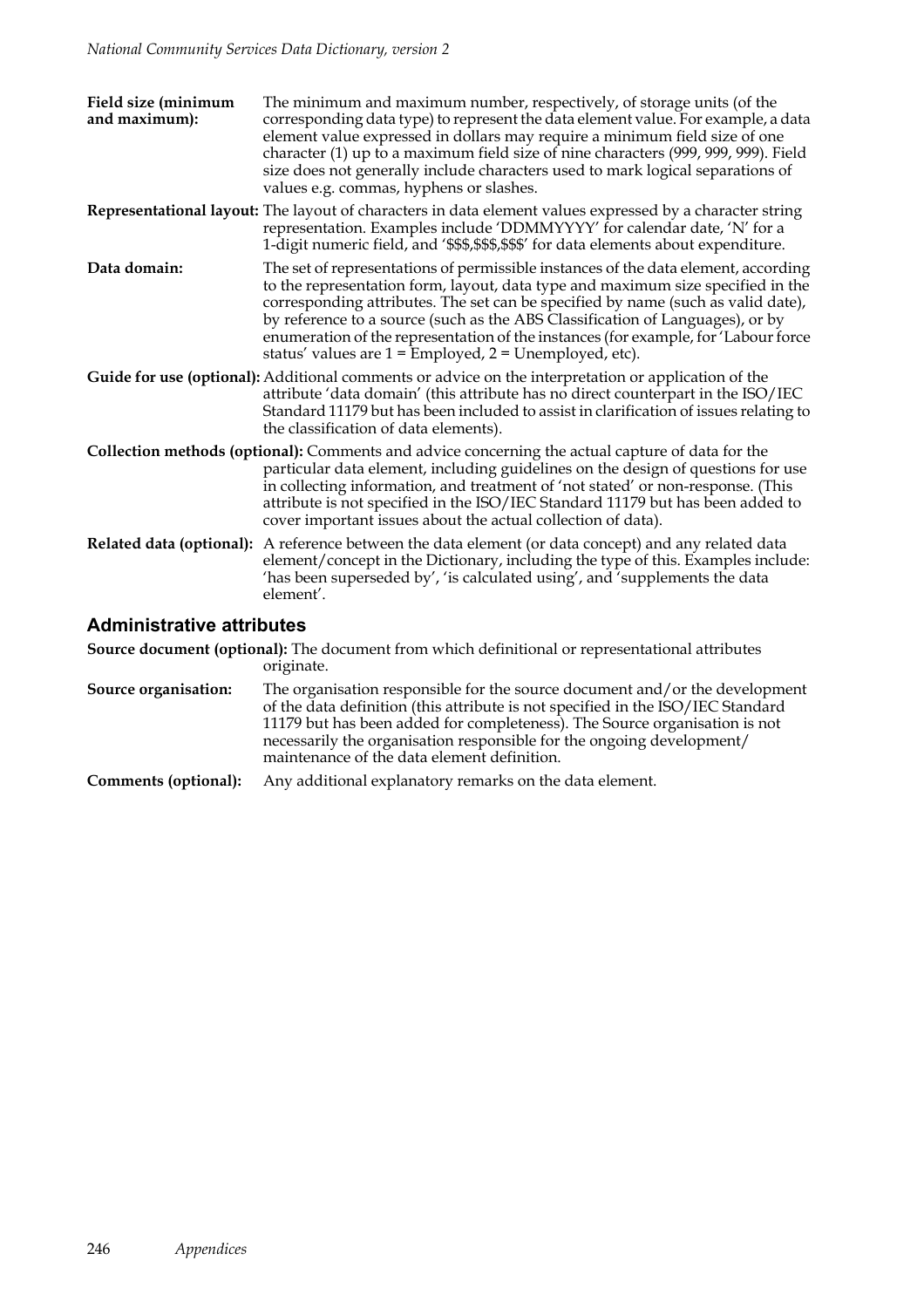## **Appendix 5: The National Community Services Information Model**

### **Background**

The structure of *the Data Dictionary* is based on the National Community Services Information Model Version 1.0. This model was developed by the Institute in consultation with the National Community Services Information Model Working Group, which comprised a subset of people from the National Community Services Data Committee. The Institute has considerable experience in information modelling, having published the *National Health Information Model Version 1.0* in January 1996. (This publication extensively describes the concepts, techniques and rules for developing an information model.)

Since publication of the National Health Model, the Institute has been involved to varying degrees with the development of several other national information models. This experience has been coupled with other concurrent activities, which have contributed to the depth of the Institute's expertise:

- the Institute's involvement in conducting information modelling workshops;
- production of the *National Health Data Dictionary* and observation of the attendant data definition's concerns and disparities;
- presentation of the Model to program- and sector-specific advisory committees and working groups; and
- incorporation of the draft Version 2 of the National Health Information Model on the Institute's website (http://www.aihw.gov.au).

This experience has shown that an information model provides a valuable framework for information and data development, particularly where the subject matter is diverse and frequently contentious.

### **Objectives of the National Community Services Information Model**

The National Community Services Information Model provides the framework for the Dictionary data items. This framework maps data concepts and data elements in the Dictionary to entities in the Model, a process which, further assists validation of the Model. The existence, endorsement and use of a framework will ensure that individual data collections and their associated data development activities do not drive the Dictionary. National data development for community services must be considered, debated and evaluated within a broader context. The Model provides a vehicle for achieving this expansion of thought and deliberation.

Whilst the Model's overall objective is to provide a framework for community services information development, other specific objectives of the Model are to:

- identify a commonly agreed information base to enable research and policy development of national community services information;
- assist in minimising duplication of effort in community services information development;
- assist in promoting a common language and the identification of commonality in information requirements across community service sectors;
- inform and facilitate data linkage via improving data comparability; and
- provide a management tool to assist the ongoing development and communication of national community services information, and a coordinating mechanism for this work.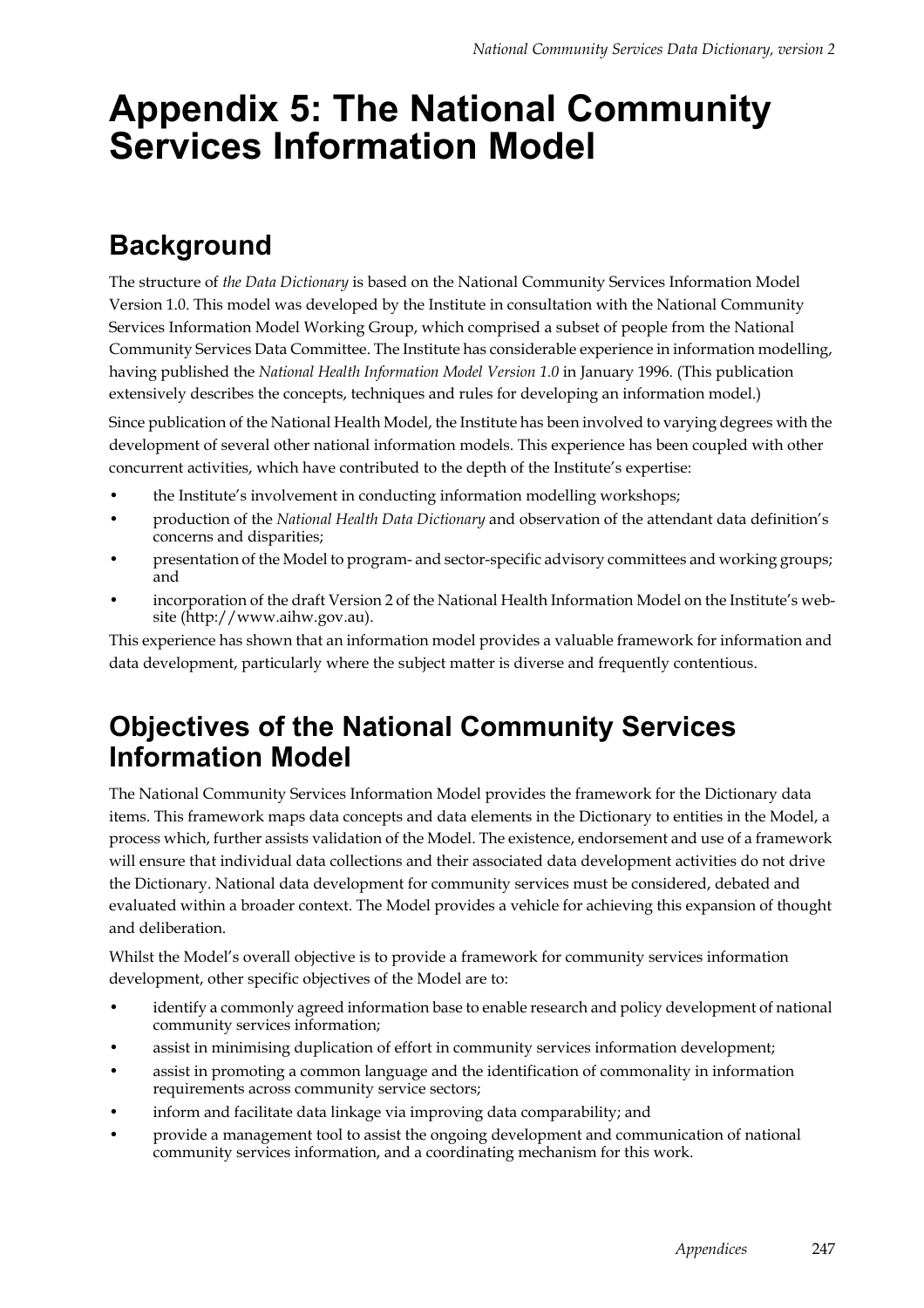These objectives can only be met if data development work within community services is tightly integrated into the Model's structure and future development. Specifically this means that as a data definition is being developed it needs to be regularly cross-checked with the underlying concept and definition of the entity to which it is being mapped and compared with other data elements also mapped to the same entity. This cross-checking ensures that the data element definition and code set (or domain) conforms to the accepted understanding of the entity. Where these do not conform, attributes of the data element such as the data definition may be modified accordingly. Not only does this process improve data definition, it also assists in validating the Model and its' underlying entities and definitions.

### **Development of the National Community Services Information Model**

Development of the National Community Services Information Model occurred quite rapidly as a result of prior work undertaken by the Disability Data Reference and Advisory Group and the Institute in developing a national information model for disability and aged care. The decision to use this national model as the basis for developing the National Community Services Information Model was quite fortuitous, as much of the potentially contentious groundwork had already been debated within the context of disability/aged care.

To progress development of the Model, four information modelling workshops were held within the Institute between March and September 1997. Representatives from units within the Institute's Welfare Division (Children and Family Services, Disability, Aged Care, Supported Accommodation Assistance Program (SAAP) and Welfare Expenditure) participated in the workshops as well as people working on mental health within the Institute's Health Division.

Following the fourth workshop, the Model, entity definitions and identified community services data elements mapped to the model were examined and approved by the National Community Services Information Model Working Group for comment. Throughout this development phase the Model was also presented to meetings of the Disability Data Reference Advisory Group in August 1997 and the SAAP Data and Research Advisory Committee in September 1997.

Preliminary development of the Model culminated in its presentation to the Data Committee at its October 1997 meeting.

### **Data concepts and data elements mapped to the National Community Services Information Model**

In conjunction with the development of the Model for community services, a review of relevant data collections, survey proformae and published material was undertaken. Identified data elements were then mapped to the Model. The language used for data elements within each subject area was retained. For example, whilst most subject areas refer to the 'Sex' of a person, information collected on the current SAAP National Data Collection Agency Client Form refers to the 'Gender' of a client. The reason for retaining the language used is to highlight the differences for discussion and possible reconciliation in the future.

The task of identifying and mapping data elements to the Model proved invaluable in linking the concepts embedded within the Model to actual data elements. The quality of the Model and its acceptance by those involved in its development improved markedly as a result of this process.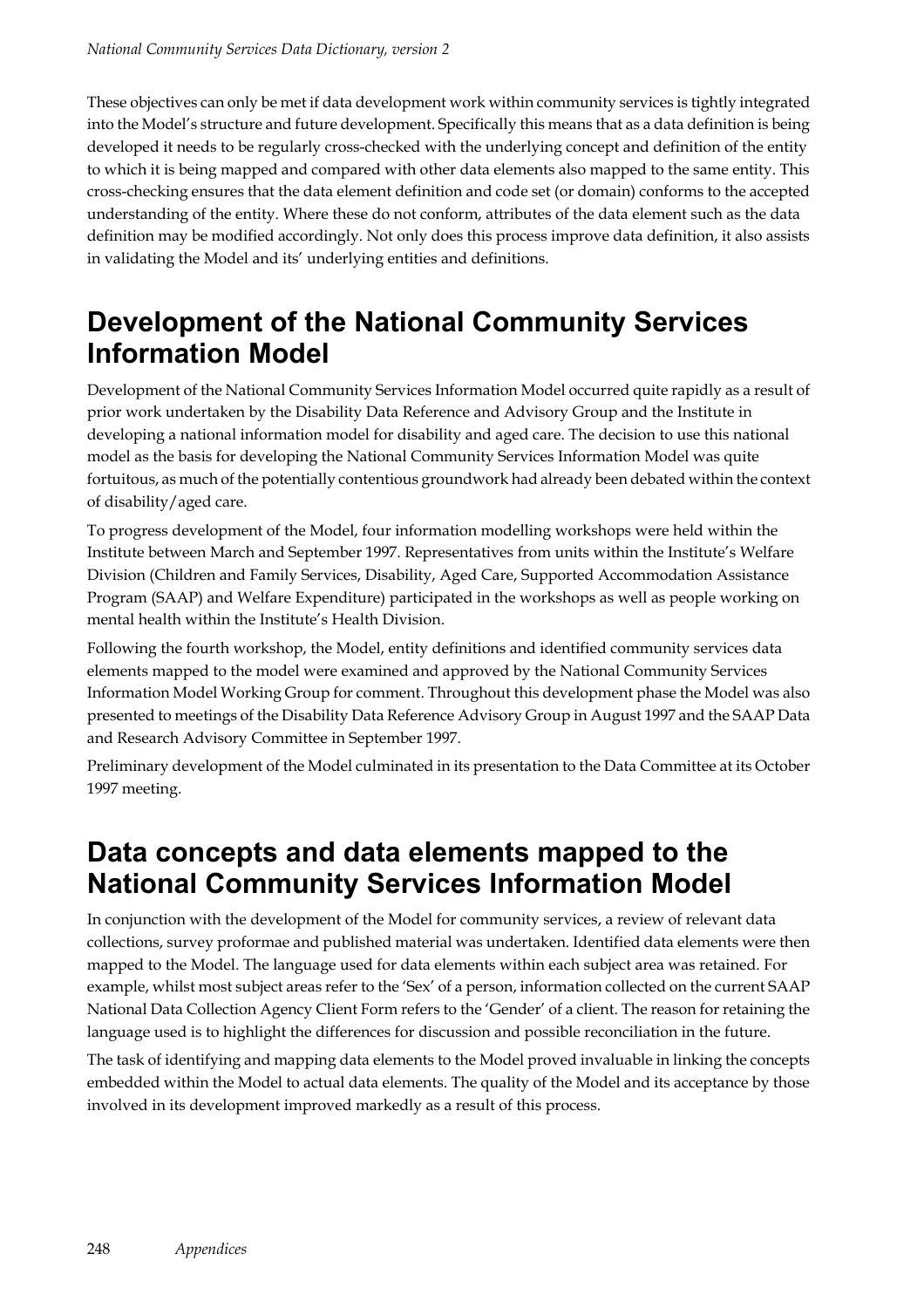| <b>ENTITY NAME</b>                      | <b>ENTITY DEFINITION</b>                                                                                                                                                                                                                                                                                                                            |
|-----------------------------------------|-----------------------------------------------------------------------------------------------------------------------------------------------------------------------------------------------------------------------------------------------------------------------------------------------------------------------------------------------------|
| Accessibility factor                    | An instance of a factor that influences determines or affects access to services, providers<br>and information.                                                                                                                                                                                                                                     |
|                                         | For example, privacy of records, location of persons and providers, distance from<br>medical services etc.                                                                                                                                                                                                                                          |
| Accommodation/<br>living characteristic | Descriptive characteristics about the dwelling a PERSON usually lives in or aspects<br>about a PERSON's family/social living arrangements.                                                                                                                                                                                                          |
|                                         | For example, the type of dwelling, age of dwelling, modification of dwelling to account for<br>restricted movement, whether they live alone or not etc.                                                                                                                                                                                             |
|                                         | In the National Community Services Information Model, ACCOMMODATION/LIVING<br>CHARACTERISTIC relates to where a PERSON usually resides. If information is being<br>collected about accommodation characteristic at an instance in time-for example while<br>a PERSON is in receipt of care, the data element will fall within the 'SETTING' entity. |
| Activity                                | A description of the type of community service provided by a PARTY, usually an AGENCY.                                                                                                                                                                                                                                                              |
|                                         | See 'National Classification of Community Services'.                                                                                                                                                                                                                                                                                                |
| Address                                 | A LOCATION represented in such a way as to situate a PARTY or EVENT at a particular<br>point in time, or to allow a PARTY to be found or communicated with.                                                                                                                                                                                         |
| Agency                                  | A business or administrative concern created for particular ends.                                                                                                                                                                                                                                                                                   |
| Agency characteristic                   | A characteristic of an AGENCY (but unrelated to Business Factors).                                                                                                                                                                                                                                                                                  |
|                                         | For example, the primary nature of the business or reason for trading, normal operating<br>hours, whether the AGENCY is accredited or not.                                                                                                                                                                                                          |
| Agency role                             | An instance of an AGENCY participating in a specific role in the health and welfare sector.<br>For example, an AGENCY as a receiver of services or as a provider of services etc.                                                                                                                                                                   |
| Service event                           | Assessment of eligibility for An EVENT involving an assessment of the eligibility of a PERSON or PARTY GROUP to<br>receive health and welfare services.                                                                                                                                                                                             |
|                                         | For example, referral events or the investigation of a notification of child abuse and neglect.                                                                                                                                                                                                                                                     |
| Assessment event                        | The instance of an EVENT involving an assessment of needs, of health, or of the care<br>required by a PERSON or PARTY GROUP. A PERSON formally employed by the health<br>and welfare sector makes the assessment, and may/may not occur within a SERVICE<br>DELIVERY SETTING.                                                                       |
|                                         | For example, a referral event, a diagnosis or the investigation of a notified case of child<br>abuse or neglect.                                                                                                                                                                                                                                    |
| Availability factor                     | A factor that, influences, determines or affects availability of services for a PERSON or<br>group.                                                                                                                                                                                                                                                 |
|                                         | For example, the availability of services such as employment assistance for a PERSON<br>with a disability.                                                                                                                                                                                                                                          |
| <b>Birth event</b>                      | The EVENT of being born.                                                                                                                                                                                                                                                                                                                            |
|                                         | It describes EVENTs which, happen to both the baby and the mother during the birth.                                                                                                                                                                                                                                                                 |
| Carer role                              | A PERSON in their role as a carer of another PERSON/s who are ill or disabled and<br>unable to perform the tasks of daily living for themselves or a PERSON caring for a child.                                                                                                                                                                     |
|                                         | For example, a PERSON providing respite care.                                                                                                                                                                                                                                                                                                       |
| Case management event                   | The development of a case management plan for a PERSON or PARTY GROUP whilst<br>in the receipt of health and welfare services.                                                                                                                                                                                                                      |
|                                         | For example, a case management/support plan developed and agreed to for a recipient<br>of SAAP services.                                                                                                                                                                                                                                            |
| Citizen role                            | A PERSON, about whom information may be required, but who is not engaged in a<br>specific role within the HEALTH AND WELFARE sector.                                                                                                                                                                                                                |
|                                         | For example, the identification of an individual who is participating (often anonymously) in<br>a population-based health or welfare survey.                                                                                                                                                                                                        |

### **Definitions of Model entities**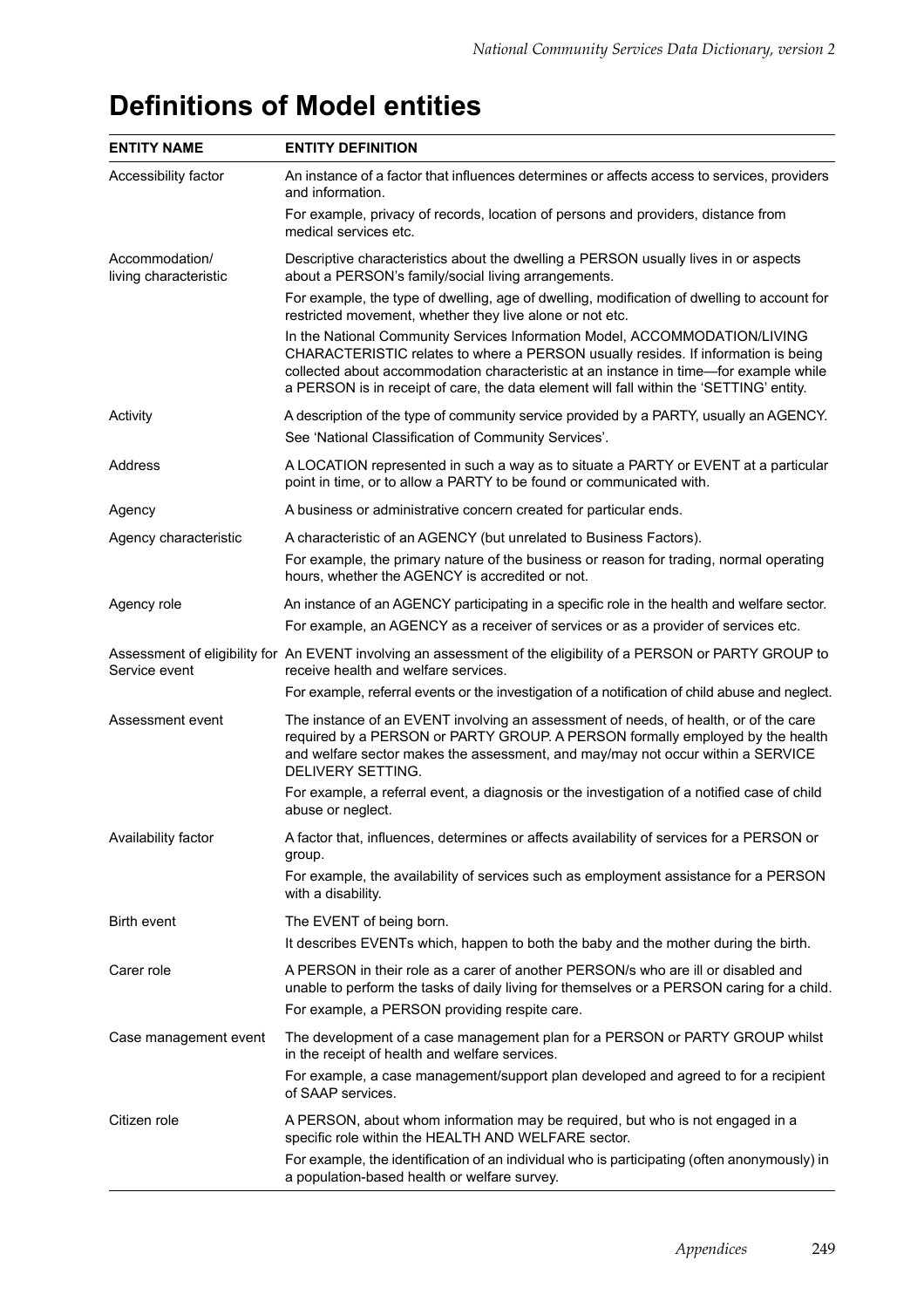| <b>ENTITY NAME</b>                   | <b>ENTITY DEFINITION</b>                                                                                                                                                                                                                                                                                                                                                                       |
|--------------------------------------|------------------------------------------------------------------------------------------------------------------------------------------------------------------------------------------------------------------------------------------------------------------------------------------------------------------------------------------------------------------------------------------------|
| Community/family event               | A health and welfare event provided by the community or family, which is external to the<br>institutions of the health and welfare sector.                                                                                                                                                                                                                                                     |
|                                      | For example, the provisions of informal care such as child care or respite care.                                                                                                                                                                                                                                                                                                               |
| Death event                          | The EVENT of death.                                                                                                                                                                                                                                                                                                                                                                            |
|                                      | Attributes of this entity would normally include data elements such as date, time and<br>cause of death.                                                                                                                                                                                                                                                                                       |
|                                      | The DEATH EVENT does not necessarily imply the end of all events relating to a<br>PERSON, since events such as organ donation and transmission of disease may still<br>occur.                                                                                                                                                                                                                  |
|                                      | Demographic characteristic A characteristic of a PERSON which contributes to the specification of the population or<br>sub-population to which they belong.                                                                                                                                                                                                                                    |
|                                      | For example, sex, country of birth, year of arrival in Australia, Indigenous status etc.                                                                                                                                                                                                                                                                                                       |
| Determination of                     | The instance of a change in the legal status of an individual.                                                                                                                                                                                                                                                                                                                                 |
| legal status event                   | For example, a restraining order placed on one PERSON restricting their access to<br>another PERSON or PARTY.                                                                                                                                                                                                                                                                                  |
| Disability characteristic            | A descriptive characteristic of a PERSON which describes the type or extent of disability.<br>For example, main disabling condition (such as psychiatric disorder, intellectual disability<br>or arthritis), main disability type (sensory or physical).                                                                                                                                       |
| Economic and political               | The economic and political environment of a community.                                                                                                                                                                                                                                                                                                                                         |
| environment                          | For example, the social security system, the education and training system, associations<br>and organisations, economic and political institutions.                                                                                                                                                                                                                                            |
|                                      | Economic transaction event An EVENT involving the approval of or exchange of monies between one PARTY and<br>another, as payments, transfers or receipts for capital or recurrent purposes.                                                                                                                                                                                                    |
| Educational characteristic           | A characteristic of a PERSON which relates to their formal education.                                                                                                                                                                                                                                                                                                                          |
|                                      | For example, highest qualification held, age when left school etc.                                                                                                                                                                                                                                                                                                                             |
| Entry into Service event             | The instance of an entry of a PERSON or PARTY GROUP into a SERVICE DELIVERY<br>SETTING and/or into a period of care/support.                                                                                                                                                                                                                                                                   |
|                                      | For example, admission date (into a nursing home).                                                                                                                                                                                                                                                                                                                                             |
| Environmental event                  | A change in the environment which has an effect on one or more PARTYs.                                                                                                                                                                                                                                                                                                                         |
|                                      | Although all events occur within an 'environment', the concept of an ENVIRONMENTAL<br>EVENT is an event which has the environment (physical, chemical, biological, social,<br>economic, cultural) as its principal focus. Examples of ENVIRONMENTAL EVENTS<br>include storms, floods and droughts, riots and war, spillage of hazardous chemicals,<br>liquids or gases and economic recession. |
| event                                | Environmental modification The instance of a modification to a PERSONs home, or SERVICE DELIVERY SETTING<br>or within the community for the purpose of minimising the risk of disease or injury or to<br>enhance the participation of individuals within their community.                                                                                                                      |
|                                      | For example, the installation of handrails in the home of an elderly person(s) to minimise<br>the risk of falling.                                                                                                                                                                                                                                                                             |
| Event                                | Something which happens to or with a PARTY.                                                                                                                                                                                                                                                                                                                                                    |
|                                      | This entity reflects the emphasis in the model on events which happen, and which may<br>trigger or influence other events. Since the model is also date/time stamped at different<br>instances in time, the model can accommodate the development of people and their<br>health and welfare status and wellbeing by tracking these events.                                                     |
| Exit/discharge from<br>Service event | The instance of an exit/discharge of a PERSON or PARTY GROUP from a SERVICE<br>DELIVERY SETTING and/or from a period of care/support.                                                                                                                                                                                                                                                          |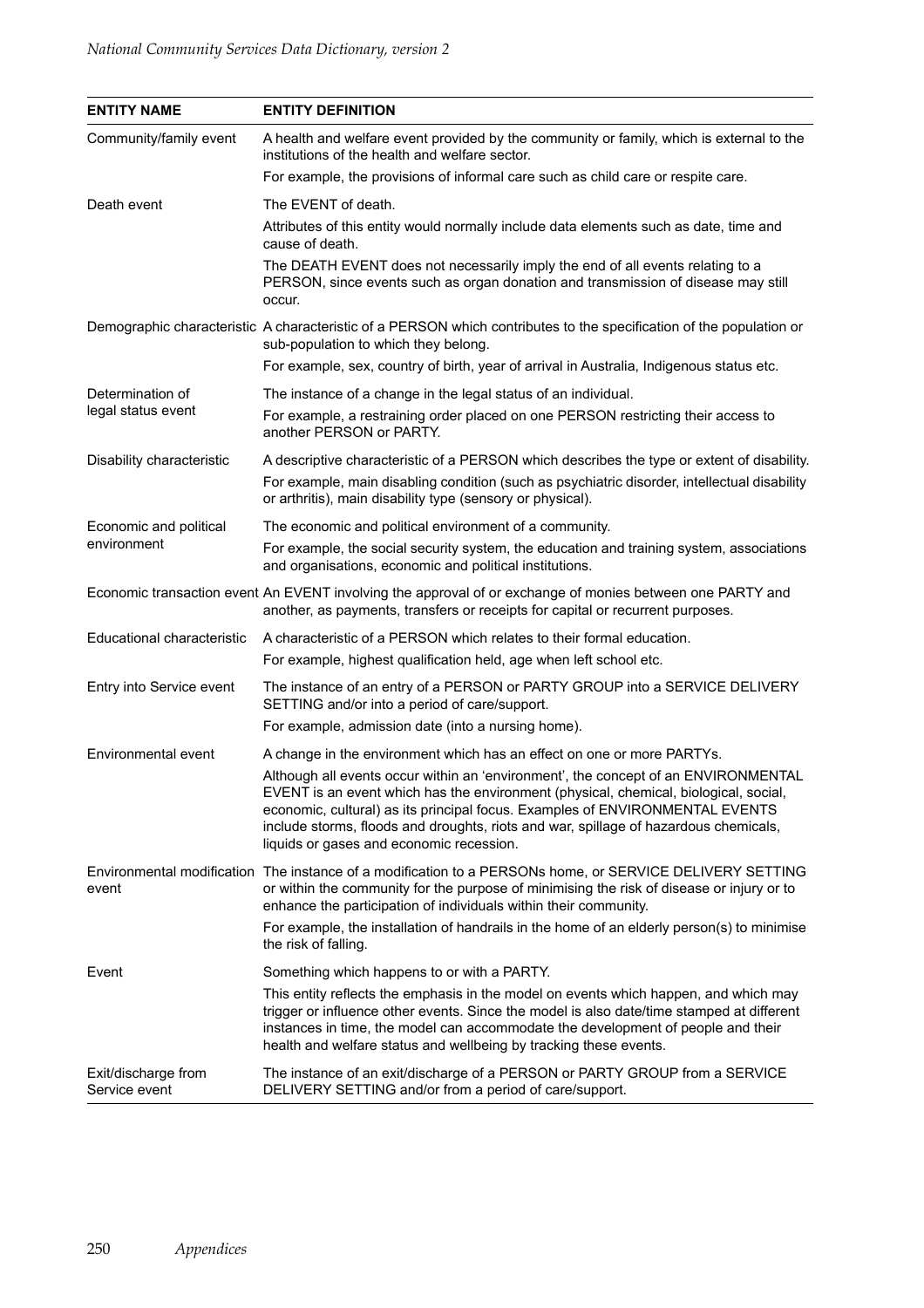| <b>ENTITY NAME</b>                 | <b>ENTITY DEFINITION</b>                                                                                                                                                                                                                                                                                                                                                                                                                |
|------------------------------------|-----------------------------------------------------------------------------------------------------------------------------------------------------------------------------------------------------------------------------------------------------------------------------------------------------------------------------------------------------------------------------------------------------------------------------------------|
| Expenditure                        | An ECONOMIC TRANSACTION EVENT involving expenditure or payment of monies for<br>capital or recurrent purposes. It does not involve payments such as pensions, benefits or<br>grants to non-profit organisations as these are deemed to be transfers (refer to the entity<br>definition 'Transfer/subsidy').                                                                                                                             |
|                                    | Examples of recurrent expenditure include wages, salaries, employer contributions to<br>superannuation schemes, interest paid on loans, purchases of goods and services etc.                                                                                                                                                                                                                                                            |
|                                    | Examples of capital expenditure include payments for new fixed assets such as land,<br>buildings etc.                                                                                                                                                                                                                                                                                                                                   |
| Family                             | Two or more persons, one of whom is at least 15 years of age, who are related by blood,<br>marriage (registered or de facto), adoption, step, fostering or guardianship (Modification<br>of the ABS, Operational definition of family, October 1995).                                                                                                                                                                                   |
|                                    | A family may/may not live within the same household.                                                                                                                                                                                                                                                                                                                                                                                    |
| Family characteristic              | A descriptive characteristic of a FAMILY.<br>See definition of a FAMILY.                                                                                                                                                                                                                                                                                                                                                                |
| Family income                      | Characteristics of the combined income of the FAMILY unit.                                                                                                                                                                                                                                                                                                                                                                              |
| characteristic                     | For example, amount of income, main source of income.                                                                                                                                                                                                                                                                                                                                                                                   |
| Family relationship role           | A PERSON in their role as a family member.                                                                                                                                                                                                                                                                                                                                                                                              |
|                                    | For example, mother, father, guardian, child.                                                                                                                                                                                                                                                                                                                                                                                           |
| Fee structure                      | Fees charged by an AGENCY for the health and welfare services/activities they provide.                                                                                                                                                                                                                                                                                                                                                  |
| Functional characteristic          | Physical, mental or emotional aspects of a PERSON which influence their ability to care<br>for themselves.                                                                                                                                                                                                                                                                                                                              |
|                                    | For example, continence status.                                                                                                                                                                                                                                                                                                                                                                                                         |
|                                    | Health and welfare program A business program specifically created for or by the health and welfare sectors.                                                                                                                                                                                                                                                                                                                            |
| event                              | Health and welfare Service An instance of an EVENT, which is part of the delivery or receipt of health and welfare<br>services or care.                                                                                                                                                                                                                                                                                                 |
|                                    | These EVENTs include delivery of community programs, consultations with service<br>providers, diagnoses, treatment, operations, delivery of care and rehabilitation, delivery<br>of palliative care, counselling services etc.                                                                                                                                                                                                          |
| Household                          | A group of two or more related or unrelated people who usually reside in the same<br>dwelling, who regard themselves as a household and who make common provision for<br>food or other essentials for living. Or a person living in a dwelling who makes provision<br>for his or her own food and other essentials for living, without combining with any other<br>person (ABS, Operational definition of a 'household', October 1995). |
| Household characteristic           | A descriptive characteristic of a HOUSEHOLD.<br>See definition of a HOUSEHOLD.                                                                                                                                                                                                                                                                                                                                                          |
| Household income<br>characteristic | The combined income of a HOUSEHOLD.<br>See definition of a HOUSEHOLD.                                                                                                                                                                                                                                                                                                                                                                   |
| Human-made physical                | The built (or human-made) environment in which a PERSON or community lives.                                                                                                                                                                                                                                                                                                                                                             |
| environment                        | For example, buildings, land use etc.                                                                                                                                                                                                                                                                                                                                                                                                   |
| Impairment characteristic          | A descriptive characteristic of a PERSON, which describes their type of impairment<br>defined as loss or abnormality of psychological, physiological or anatomical structure or<br>function.                                                                                                                                                                                                                                            |
| Income characteristic              | Characteristics of the income of a PERSON such as main source of income or amount of<br>income including sources derived from pensions or social security benefits.                                                                                                                                                                                                                                                                     |
|                                    | Income characteristics are frequently collected to identify the extent of a PERSON's or<br>PARTY GROUP's level of financial disadvantage.                                                                                                                                                                                                                                                                                               |
| Informal carer assistance<br>event | An instance of the provision of informal care provided by a family or community member<br>to another carer outside of formalised care provided within the health and welfare sector.<br>See definition of an INFORMAL CARER EVENT.                                                                                                                                                                                                      |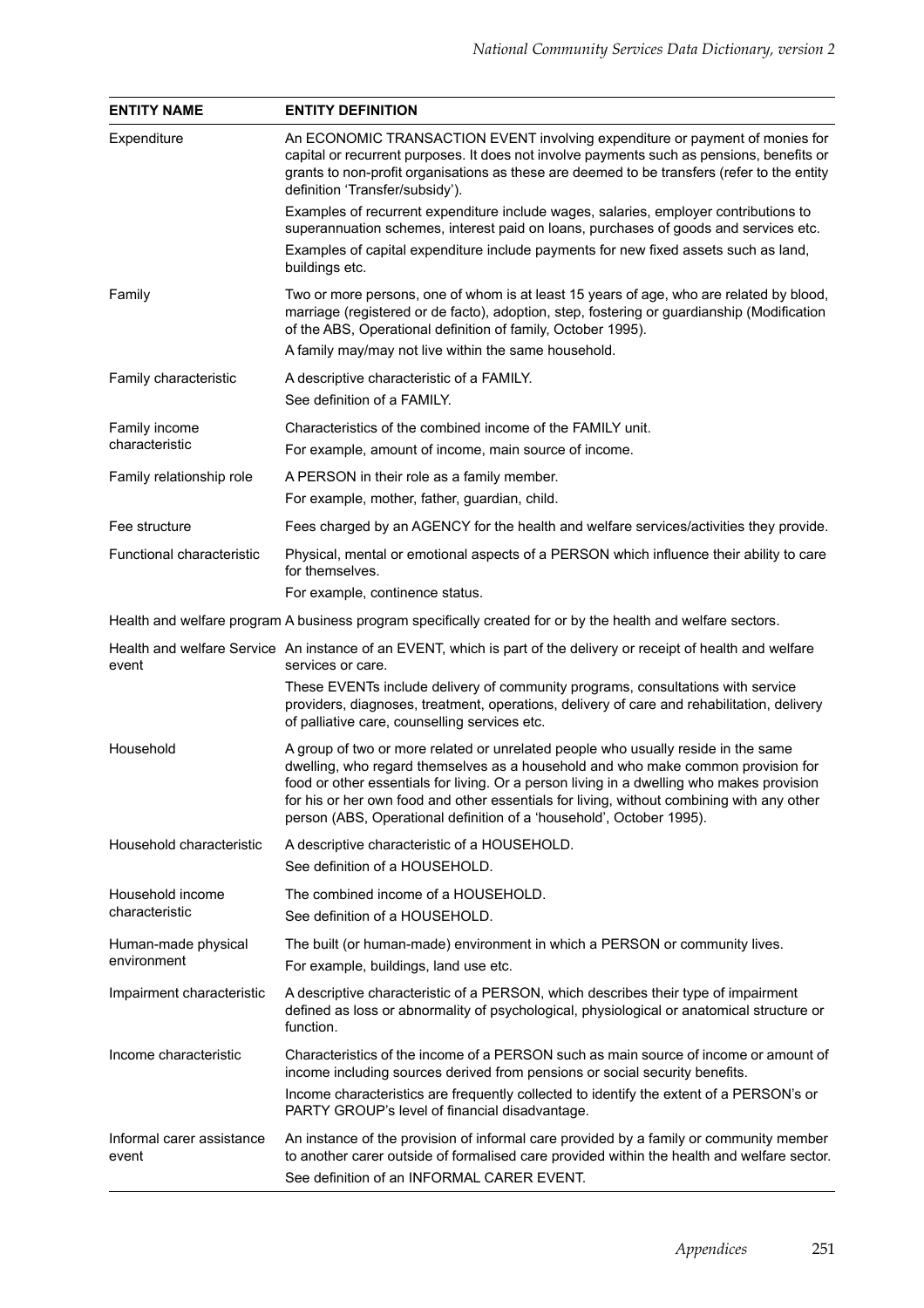| <b>ENTITY NAME</b>                        | <b>ENTITY DEFINITION</b>                                                                                                                                                                                                                                                                                                                                                                                                                                                                                                                                                                                                                                                                                                                      |
|-------------------------------------------|-----------------------------------------------------------------------------------------------------------------------------------------------------------------------------------------------------------------------------------------------------------------------------------------------------------------------------------------------------------------------------------------------------------------------------------------------------------------------------------------------------------------------------------------------------------------------------------------------------------------------------------------------------------------------------------------------------------------------------------------------|
| Informal carer event                      | An instance of the provision of informal care provided by a family or community member<br>to a PERSON or PARTY GROUP outside of formalised care provided within the health<br>and welfare sector.                                                                                                                                                                                                                                                                                                                                                                                                                                                                                                                                             |
|                                           | See definition of an INFORMAL CARER ASSISTANCE EVENT.                                                                                                                                                                                                                                                                                                                                                                                                                                                                                                                                                                                                                                                                                         |
| Knowledge factor                          | An instance of a factor that, influences, determines or affects a PARTY's state of<br>knowledge or cognisance, particularly of elements of wellbeing, health and welfare, and<br>their services.                                                                                                                                                                                                                                                                                                                                                                                                                                                                                                                                              |
|                                           | For example, factors that influence 'How much a person knows about the risks from<br>smoking', 'How much a person knows about the availability of counselling services' and<br>'How much a service provider knows about the latest technique for treating a particular<br>illness'.                                                                                                                                                                                                                                                                                                                                                                                                                                                           |
| Labour characteristic                     | A characteristic of a PERSON which relates to the nature of their employment and labour<br>force status. It does not include information collected about a PERSON, which relates to<br>their role as a service provider such as usual number of hours worked in a week or hours<br>of overtime.                                                                                                                                                                                                                                                                                                                                                                                                                                               |
|                                           | For example, their occupation, industry of employment etc.                                                                                                                                                                                                                                                                                                                                                                                                                                                                                                                                                                                                                                                                                    |
| Leave from Service event                  | The instance of a period of leave by a PERSON or PARTY GROUP from a SERVICE<br>DELIVERY SETTING.                                                                                                                                                                                                                                                                                                                                                                                                                                                                                                                                                                                                                                              |
| Legal characteristic                      | A characteristic of a PERSON which relates to their legal status. Information recorded<br>about a change in legal status would be mapped to the entity 'Determination of legal<br>status event'.                                                                                                                                                                                                                                                                                                                                                                                                                                                                                                                                              |
|                                           | For example, ward of the State, held in custody etc.                                                                                                                                                                                                                                                                                                                                                                                                                                                                                                                                                                                                                                                                                          |
| Life event                                | An instance of an EVENT which occurs to or involving a PERSON during their life.                                                                                                                                                                                                                                                                                                                                                                                                                                                                                                                                                                                                                                                              |
|                                           | The LIFE EVENT entity provides the means of identifying those things, which happen<br>during a person's life, which affect their STATE OF WELLBEING and occur between their<br>BIRTH EVENT and their DEATH EVENT. This entity does not include events identified<br>elsewhere, e.g. HEALTH AND WELFARE SERVICE EVENTs, COMMUNITY/FAMILY,<br>FEE, ENVIRONMENTAL or ECONOMIC TRANSACTION EVENTs, but does include<br>such things as self help events, crisis events (illness or injury) or other life events such as<br>puberty, the loss of employment etc. While the actual date and time when some of these<br>events occur may not need or be able to be known, this entity provides a means to<br>consistently represent this information. |
| Location                                  | A site or position where something happens, or where a PERSON, PARTY GROUP or<br>AGENCY is located, may be contacted, conduct their business etc.<br>For example, an address or geographical region.                                                                                                                                                                                                                                                                                                                                                                                                                                                                                                                                          |
| Natural environment                       | The natural environment in which a PERSON or community lives.<br>For example, flora and fauna, weather and air quality, sound, light etc.                                                                                                                                                                                                                                                                                                                                                                                                                                                                                                                                                                                                     |
| Need                                      | The need for/reason why a PARTY is seeking access to health and welfare services.                                                                                                                                                                                                                                                                                                                                                                                                                                                                                                                                                                                                                                                             |
| Other event                               | An EVENT which is not a PERSON EVENT, HEALTH AND WELFARE SERVICE EVENT,<br>COMMUNITY/FAMILY EVENT, ECONOMIC TRANSACTION EVENT or<br><b>ENVIRONMENTAL EVENT.</b>                                                                                                                                                                                                                                                                                                                                                                                                                                                                                                                                                                               |
| Other family characteristic               | A descriptive characteristic of a FAMILY other than a FAMILY INCOME<br>CHARACTERISTIC.                                                                                                                                                                                                                                                                                                                                                                                                                                                                                                                                                                                                                                                        |
|                                           | See definition of a FAMILY.                                                                                                                                                                                                                                                                                                                                                                                                                                                                                                                                                                                                                                                                                                                   |
| Other health and welfare<br>Service event | A HEALTH AND WELFARE SERVICE EVENT other than an ASSESSMENT OF<br>ELIGIBILITY FOR SERVICE EVENT, ENTRY INTO SERVICE EVENT, ASSESSMENT<br>EVENT, SERVICE PROVISION EVENT, CASE MANAGEMENT EVENT, LEAVE FROM<br>SERVICE EVENT, EXIT/DISCHARGE FROM SERVICE EVENT or DETERMINATION<br>OF LEGAL STATUS EVENT.                                                                                                                                                                                                                                                                                                                                                                                                                                     |
| Other household<br>characteristic         | A descriptive characteristic of a HOUSEHOLD other than a HOUSEHOLD INCOME<br>CHARACTERISTIC.<br>See definition of a HOUSEHOLD.                                                                                                                                                                                                                                                                                                                                                                                                                                                                                                                                                                                                                |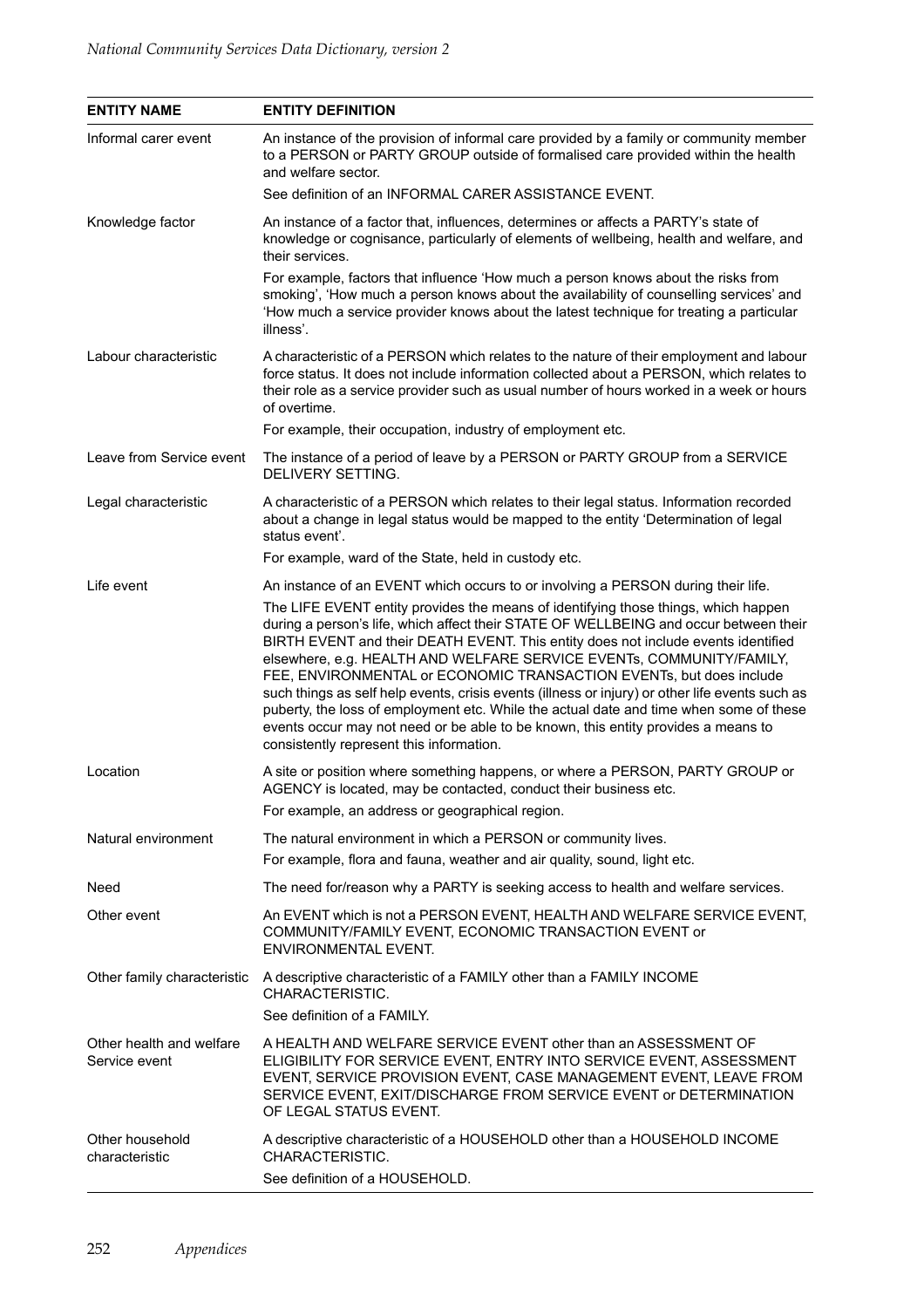| <b>ENTITY NAME</b>                    | <b>ENTITY DEFINITION</b>                                                                                                                                                                                                                                                                                                                                                                                 |
|---------------------------------------|----------------------------------------------------------------------------------------------------------------------------------------------------------------------------------------------------------------------------------------------------------------------------------------------------------------------------------------------------------------------------------------------------------|
| Other party group                     | An instance of a number of PERSONs considered as a collective unit other than a<br>FAMILY, HOUSEHOLD or TARGET GROUP.                                                                                                                                                                                                                                                                                    |
|                                       | For example, the Australian population, or sub-populations within it.                                                                                                                                                                                                                                                                                                                                    |
|                                       | Other person characteristic A characteristic of a PERSON other than a DEMOGRAPHIC CHARACTERISTIC,<br>SOCIO-CULTURAL CHARACTERISTIC, LIFESTYLE/LEISURE CHARACTERISTIC,<br>EDUCATIONAL CHARACTERISTIC, LABOUR CHARACTERISTIC,<br>ACCOMMODATION/LIVING CHARACTERISTIC, INCOME CHARACTERISTIC, LEGAL<br>CHARACTERISTIC, IMPAIRMENT CHARACTERISTIC, DISABILITY CHARACTRISTIC<br>or FUNCTIONAL CHARACTERISTIC. |
| Other role                            | A ROLE other than a PERSON ROLE or AGENCY ROLE.                                                                                                                                                                                                                                                                                                                                                          |
|                                       | An expanded list of roles relating to PERSONs and AGENCYs can be found within the<br>entities PERSON ROLE and AGENCY ROLE.                                                                                                                                                                                                                                                                               |
| Other setting                         | An instance of where, in generic terms, something happens, which is not a SERVICE<br>DELIVERY SETTING.                                                                                                                                                                                                                                                                                                   |
|                                       | For example, 'at home', 'on a sports field', 'at work' etc.                                                                                                                                                                                                                                                                                                                                              |
| Outcome                               | A recorded change in the wellbeing of a PARTY which is expected or presumed to be, or<br>to have been, caused by a HEALTH AND WELFARE SERVICE EVENT.                                                                                                                                                                                                                                                     |
| Party                                 | Those PERSONs, PARTY GROUPs or AGENCYs who are part of the health and welfare<br>systems including those who are known to the system and those who are of interest to it.<br>Essentially this includes all persons in Australia.                                                                                                                                                                         |
|                                       | For example, a PARTY as a recipient of services, provider of services, purchaser of<br>services, funder of services etc.                                                                                                                                                                                                                                                                                 |
| Party group                           | An instance of a number of PERSONs considered as a collective unit.                                                                                                                                                                                                                                                                                                                                      |
|                                       | For example, families, communities and tribes. The Australian population, or sub-<br>populations within it, is represented in the model as a PARTY GROUP.                                                                                                                                                                                                                                                |
| Party role                            | An instance of a PARTY participating in a ROLE in the health and welfare sectors.                                                                                                                                                                                                                                                                                                                        |
|                                       | The concept of PARTY ROLE in the National Community Services Information Model<br>provides for different PERSONs, PARTY GROUPs and AGENCYs to have different roles<br>at different times. Some of these roles refer to service delivery, planning, resource<br>allocation or agreements.                                                                                                                 |
| Person                                | An individual of interest to the health and welfare sector.                                                                                                                                                                                                                                                                                                                                              |
|                                       | A PERSON is identified by the role they play. Refer subtypes within the entity PERSON<br>ROLE. A PERSON will possess a range of characteristics. Refer to the subtypes within<br>the entity PERSON CHARACTERISTIC.                                                                                                                                                                                       |
| Person characteristic                 | Features which characterise a PERSON.                                                                                                                                                                                                                                                                                                                                                                    |
|                                       | A PERSON CHARACTERISTIC is either, a DEMOGRAPHIC CHARACTERISTIC,<br>SOCIO-CULTURAL CHARACTERISTIC, LABOUR CHARACTERISTIC, LIFESTYLE/<br>LEISURE CHARACTERISTIC, EDUCATIONAL CHARACTERISTIC,<br>ACCOMMODATION/LIVING CHARACTERISTIC, INCOME CHARACTERISTIC, LEGAL<br>CHARACTERISTIC, IMPAIRMENT CHARACTERISTIC, DISABILITY<br>CHARACTERISTIC and FUNCTIONAL CHARACTERISTIC.                               |
| Person event                          | An EVENT, which happens to a person that, affects their STATE OF WELLBEING from<br>the time of their birth until their death.                                                                                                                                                                                                                                                                            |
| Person participation/<br>independence | A PERSONs participation/independence in relation to personal maintenance, mobility,<br>exchange of information, social relationships, work, education, leisure, spirituality,<br>economic life and civic and community life.                                                                                                                                                                             |
|                                       | This concept is particularly relevant in the disability and aged care fields. Measures/<br>instruments for collecting person participation/independence information are likely to be<br>developed in the near future as a result of revisions being undertaken to the International<br>Classification of Impairments, Disabilities and Handicaps (ICIDH).                                                |
| Person role                           | An individual in a role as distinct from a PARTY GROUP in a role or an AGENCY ROLE.<br>For example, a PERSON in a role as a receiver of services, as a provider of services, as<br>a resource worker within the health and welfare sector etc.                                                                                                                                                           |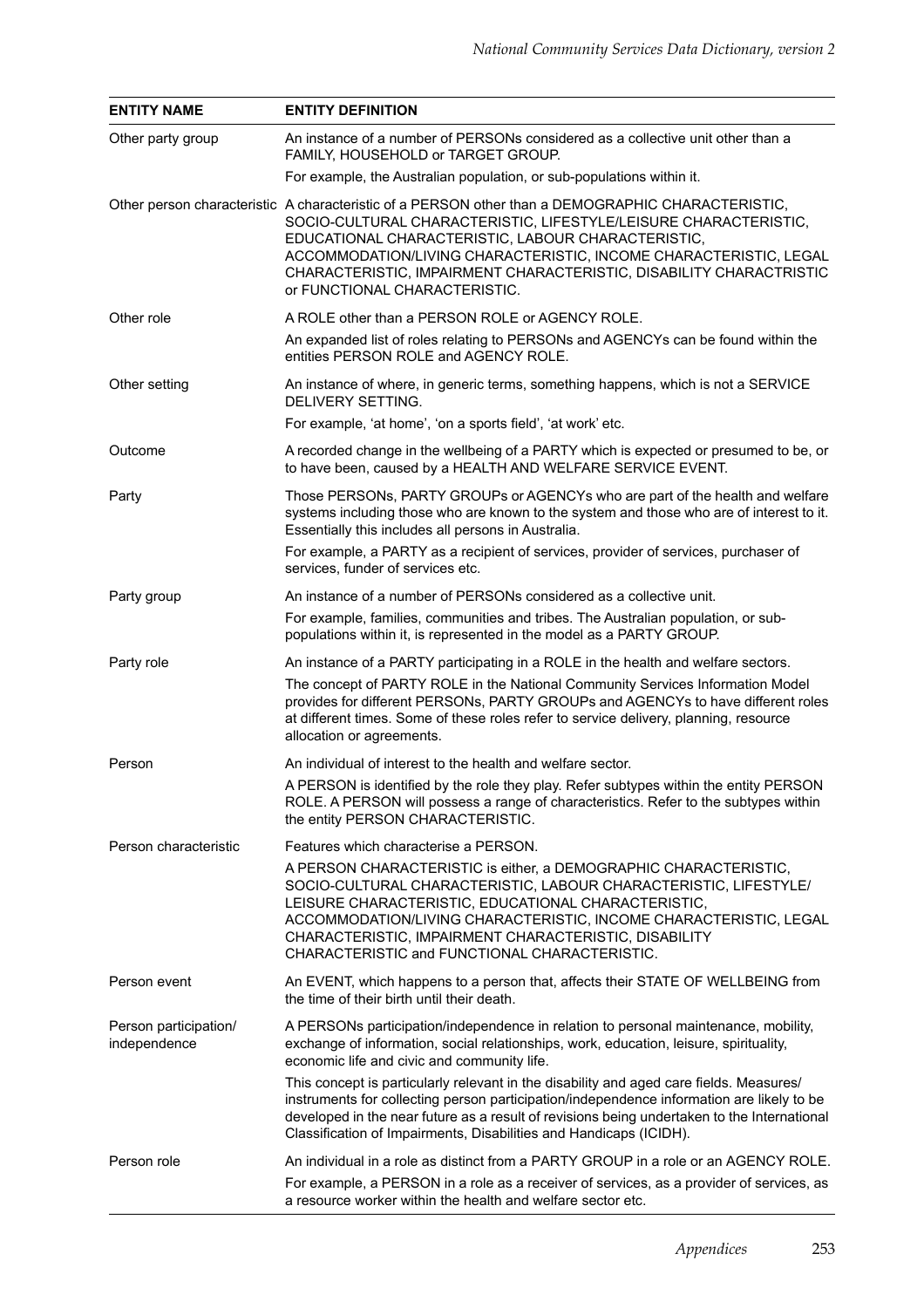| <b>ENTITY NAME</b>                 | <b>ENTITY DEFINITION</b>                                                                                                                                                                                                                                                                                                                                                                                                                                                                                 |
|------------------------------------|----------------------------------------------------------------------------------------------------------------------------------------------------------------------------------------------------------------------------------------------------------------------------------------------------------------------------------------------------------------------------------------------------------------------------------------------------------------------------------------------------------|
| Person view                        | The attitudes, beliefs, expectations and values of an individual in relation to health, health<br>care and the health and welfare systems.                                                                                                                                                                                                                                                                                                                                                               |
| Personal support and<br>assistance | A measure of the personal support and assistance available to a PERSON or PARTY<br>GROUP as perceived by the PERSON or PARTY GROUP.                                                                                                                                                                                                                                                                                                                                                                      |
|                                    | For example, family members, friends, acquaintances, peers, colleagues, animals.                                                                                                                                                                                                                                                                                                                                                                                                                         |
| Recipient role                     | An instance of a role a PARTY (usually a PERSON) as a recipient of services or care<br>plays in EVENTs.                                                                                                                                                                                                                                                                                                                                                                                                  |
|                                    | For example, a patient, client, consumer, customer etc.                                                                                                                                                                                                                                                                                                                                                                                                                                                  |
| Referral event                     | An instance of a referral to further care or to alternative services made by a PARTY<br>(usually an AGENCY) on behalf of another PARTY (usually a PERSON or PARTY<br>GROUP).                                                                                                                                                                                                                                                                                                                             |
|                                    | For example, Referral date, Referral source etc.                                                                                                                                                                                                                                                                                                                                                                                                                                                         |
| Resource                           | The material necessary for an activity.                                                                                                                                                                                                                                                                                                                                                                                                                                                                  |
|                                    | For example, buildings, reusable and consumable items, financial and human resources,<br>and the information or knowledge required.                                                                                                                                                                                                                                                                                                                                                                      |
| Revenue/receipt                    | An ECONOMIC TRANSACTION EVENT involving the receipt of monies for capital or<br>recurrent purposes. Monies received as grants are deemed to be transfers (refer to the<br>examples given for transfer/subsidy entity definition).                                                                                                                                                                                                                                                                        |
|                                    | Examples of recurrent revenue include taxes received, fees received, fines received, rent<br>received, interest received etc.                                                                                                                                                                                                                                                                                                                                                                            |
|                                    | Examples of capital revenue include monies received from the sale of land, buildings etc.                                                                                                                                                                                                                                                                                                                                                                                                                |
| Service                            | The services/activities and fees charged by a PARTY, usually an AGENCY, for the<br>provision of health and welfare services to the community.                                                                                                                                                                                                                                                                                                                                                            |
| Service delivery setting           | A description of a setting where health and welfare services is delivered. Settings are<br>distinguished from agencies as the place where services are delivered may differ from<br>the location/address of the AGENCY.                                                                                                                                                                                                                                                                                  |
|                                    | For example, a birthing centre, a child care centre or nursing home etc.                                                                                                                                                                                                                                                                                                                                                                                                                                 |
| Service funder role                | An instance of a ROLE, an AGENCY, as a health and welfare service funder, plays in<br>EVENTs.                                                                                                                                                                                                                                                                                                                                                                                                            |
| Service provider role<br>(agency)  | An instance of a ROLE, an AGENCY, as a health and welfare service provider, plays in<br>EVENTS.                                                                                                                                                                                                                                                                                                                                                                                                          |
| Service provider role<br>(person)  | An instance of a ROLE, a PERSON, as a health and welfare service provider, plays in<br>EVENTs.                                                                                                                                                                                                                                                                                                                                                                                                           |
|                                    | This includes both PERSONs who are formally nominated as service providers (e.g.<br>nurses and general practitioners) and PERSONs who provide their services on a<br>voluntary basis. A distinction is made between SERVICE PROVIDER ROLE and CARER<br>ROLE in the National Community Services Information Model due to the importance<br>within the sector of acknowledging the role of carers as distinct from service providers,<br>although there may well be instances where the two roles overlap. |
| Service provision event            | An instance of the provision of a HEALTH AND WELFARE SERVICE EVENT by a<br>service provider to a PERSON or PARTY GROUP.                                                                                                                                                                                                                                                                                                                                                                                  |
|                                    | For example, treatment, conduct of tests, counselling etc.                                                                                                                                                                                                                                                                                                                                                                                                                                               |
| Service purchaser role             | An instance of a ROLE, an AGENCY, as a health and welfare service purchaser, plays in<br>EVENTs.                                                                                                                                                                                                                                                                                                                                                                                                         |
| Setting                            | A description of where something happens.                                                                                                                                                                                                                                                                                                                                                                                                                                                                |
|                                    | SETTING differs from LOCATION in the National Community Services Information<br>Model, as an EVENT may occur at the LOCATION of 'Corner of Jones and Smith Streets,<br>SomeCity, WA' (the LOCATION), but it may be better known and more relevant as 'a<br>hospital' (the SETTING).                                                                                                                                                                                                                      |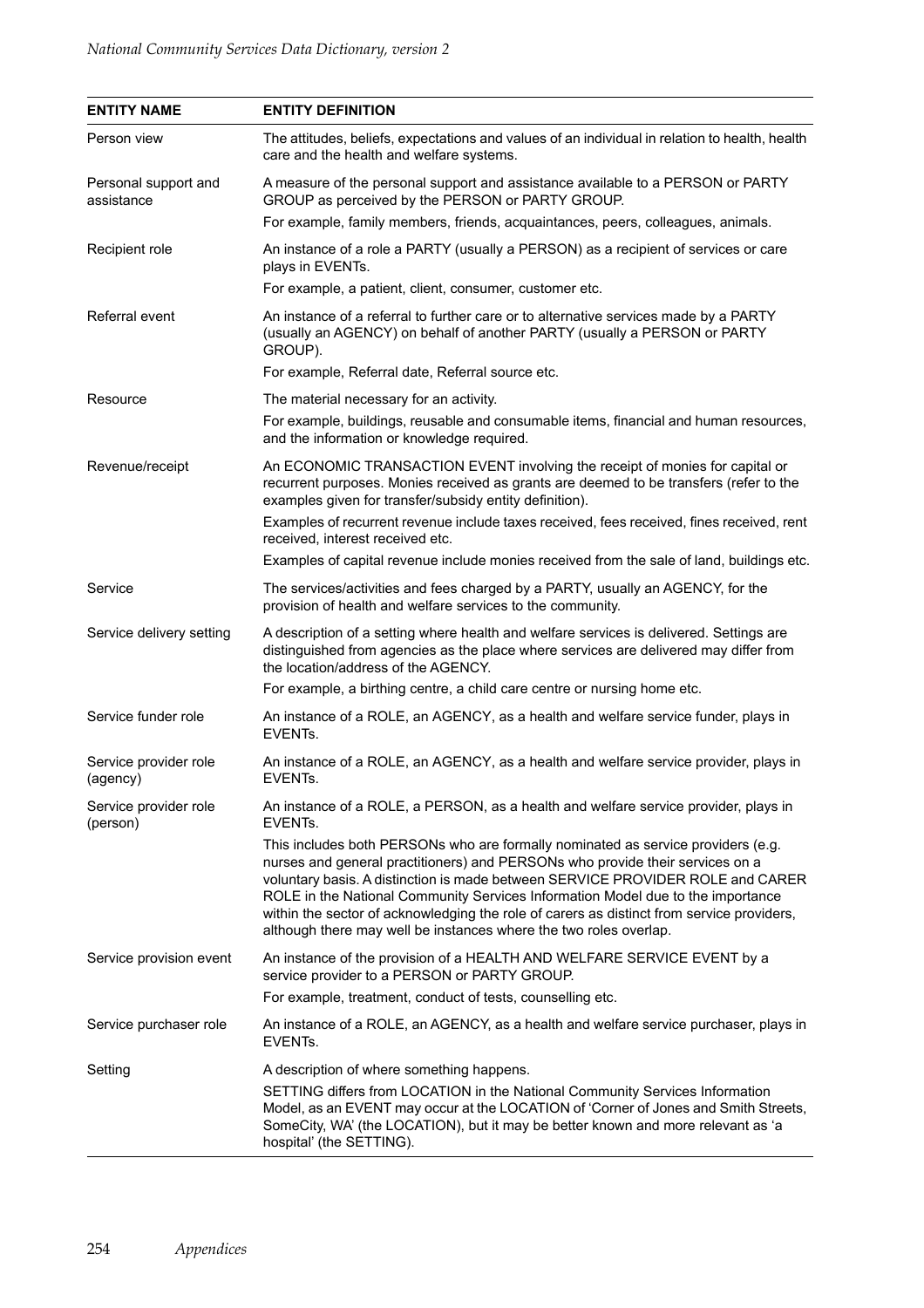| <b>ENTITY NAME</b>                 | <b>ENTITY DEFINITION</b>                                                                                                                                                                                                                                                                                |
|------------------------------------|---------------------------------------------------------------------------------------------------------------------------------------------------------------------------------------------------------------------------------------------------------------------------------------------------------|
| Social-cultural<br>characteristic  | A specific social or cultural aspect of a PERSON which identifies their religious, political,<br>linguistic and ethnic affiliations. Information about social or cultural characteristics within<br>a community services context is useful in being able to provide culturally appropriate<br>services. |
|                                    | For example, marital status, language spoken in the home, next of kin, religion etc.                                                                                                                                                                                                                    |
| Social and cultural<br>environment | For example, informal social attitudes, formal social rules population composition,<br>variation and movement.                                                                                                                                                                                          |
| State of wellbeing                 | The measured, assessed or perceived health and wellbeing of a PARTY (usually a<br>PERSON) recorded in aggregate terms.                                                                                                                                                                                  |
|                                    | For example, SF-36 instrument of health status measurement, other quality of life<br>measurements etc.                                                                                                                                                                                                  |
| Target group                       | A population defined on the basis of a similar characteristic (e.g. sex, country of birth<br>etc.) which is the target of a HEALTH AND WELFARE PROGRAM or AGENCY.                                                                                                                                       |
| Tools and equipment                | Tangible items available for use by a PERSON or PARTY GROUP which contribute to<br>enhancing their quality of life and/or their independence or participation in the community.                                                                                                                         |
|                                    | For example, assistive technology, educational products, money and other assets,<br>products or substances for personal consumption.                                                                                                                                                                    |
| Transfer/subsidy                   | An ECONOMIC TRANSACTION EVENT involving the transfer of monies for capital or<br>recurrent purposes.                                                                                                                                                                                                    |
|                                    | Examples of recurrent transfers include pension payments, grants to non-profit<br>organisations, allocation of funds etc.                                                                                                                                                                               |
|                                    | Examples of capital transfers include capital grants as home savings grants, grants<br>towards the cost of capital expenditure etc.                                                                                                                                                                     |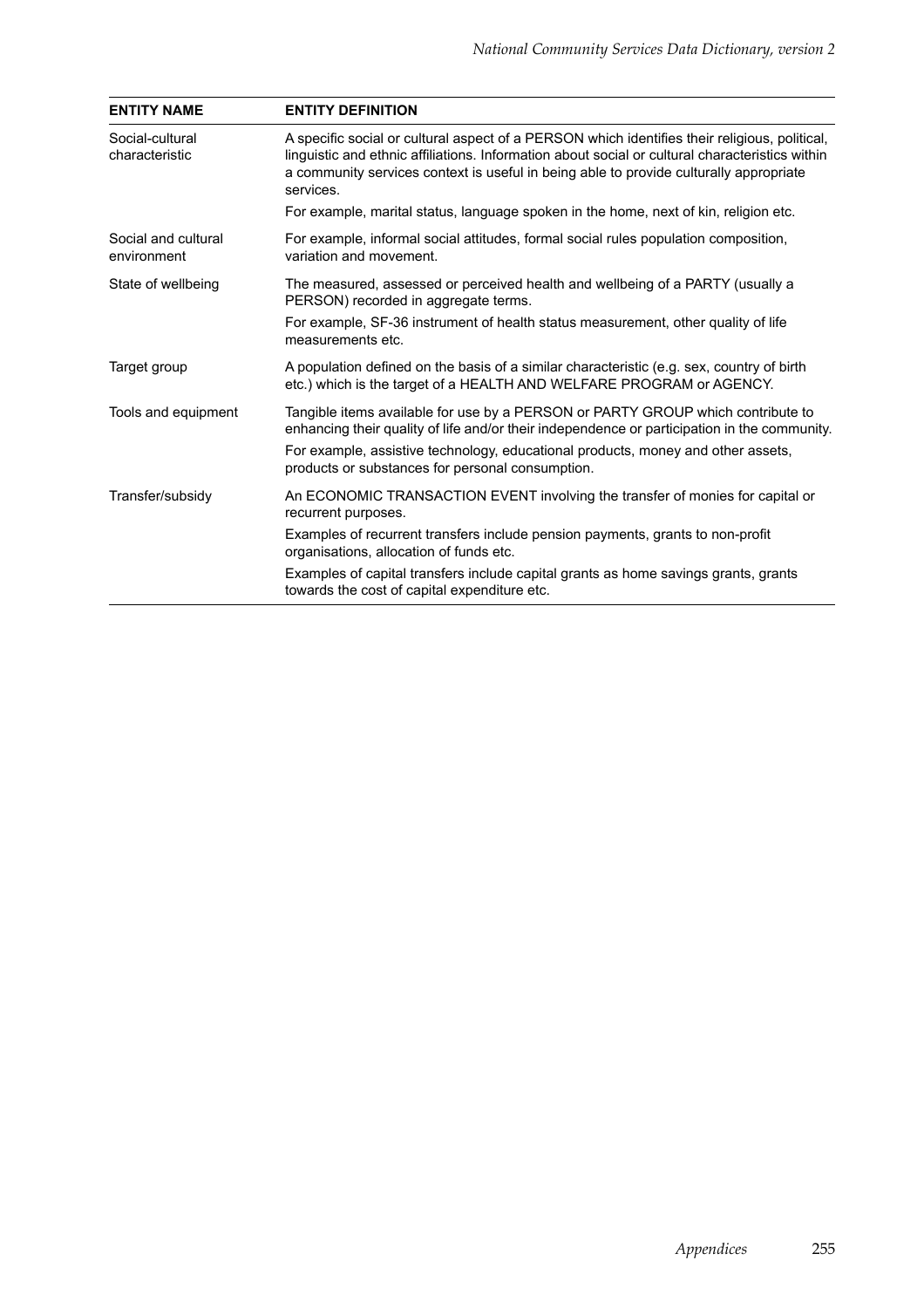## **Appendix 6: Abbreviations and acronyms**

| <b>AAVCA</b>       | Australian Association of Voluntary Care Organisations                        |
|--------------------|-------------------------------------------------------------------------------|
| <b>ABS</b>         | Australian Bureau of Statistics                                               |
| <b>ACOSS</b>       | <b>Australian Council of Social Service</b>                                   |
| <b>ANZSIC</b>      | Australian and New Zealand Standard Industrial Classification                 |
| <b>ASCCSS</b>      | Australian Standard Classification of Countries for Social Statistics         |
| <b>ASCO</b>        | Australian Standard Classification of Occupations                             |
| <b>ASGC</b>        | Australian Standard Geographical Classification                               |
| AW                 | Australia's Welfare                                                           |
| <b>CSDA</b>        | Commonwealth-State Disability Agreement                                       |
| <b>CSMAC</b>       | Community Services Ministers' Advisory Council                                |
| <b>DDMMYYYY</b>    | Date Date Month Month Year Year Year Year                                     |
| <b>DIMA</b>        | Department of Immigration and Multicultural Affairs                           |
| <b>DNCB</b>        | Domiciliary Nursing Care Benefit                                              |
| <b>DHFS</b>        | Department of Health and Family Services (now DHAC)                           |
| <b>DHAC</b>        | (Commonwealth) Department of Health and Aged Care                             |
| FaCS               | Department of Family and Community Services                                   |
| <b>HACC</b>        | Home and Community Care Program                                               |
| <b>ICIDH</b>       | International Classification of Impairments, Disabilities and Handicaps       |
| <b>IEC</b>         | International Electrotechnical Commission                                     |
| <b>ISO</b>         | International Standards Organization                                          |
| <b>MDS</b>         | Minimum data set                                                              |
| n.e.c.             | Not elsewhere classified                                                      |
| <b>NCSDC</b>       | National Community Services Data Committee                                    |
| <b>NCSDD</b>       | National Community Services Data Dictionary                                   |
| <b>NCSIA</b>       | National Community Services Information Agreement                             |
| <b>NHDC</b>        | National Health Data Committee                                                |
| <b>NHDD</b>        | National Health Data Dictionary                                               |
| <b>NMDS</b>        | National Minimum Data Set                                                     |
| <b>SAAP</b>        | Supported Accommodation Assistance Program                                    |
| <b>SLA</b>         | <b>Statistical Local Area</b>                                                 |
| The Data Committee | National Community Services Data Committee                                    |
| The Dictionary     | National Community Services Data Dictionary                                   |
| The Knowledgebase  | The Knowledgebase: Australia's Health and Community Services Data Registry    |
|                    | The Management Group National Community Services Information Management Group |
| The Model          | National Community Services Information Model                                 |
| The Work Program   | National Community Services Information Work Program                          |
| The Working Group  | National Community Services Information Model Working Group                   |
| WHO                | World Health Organisation                                                     |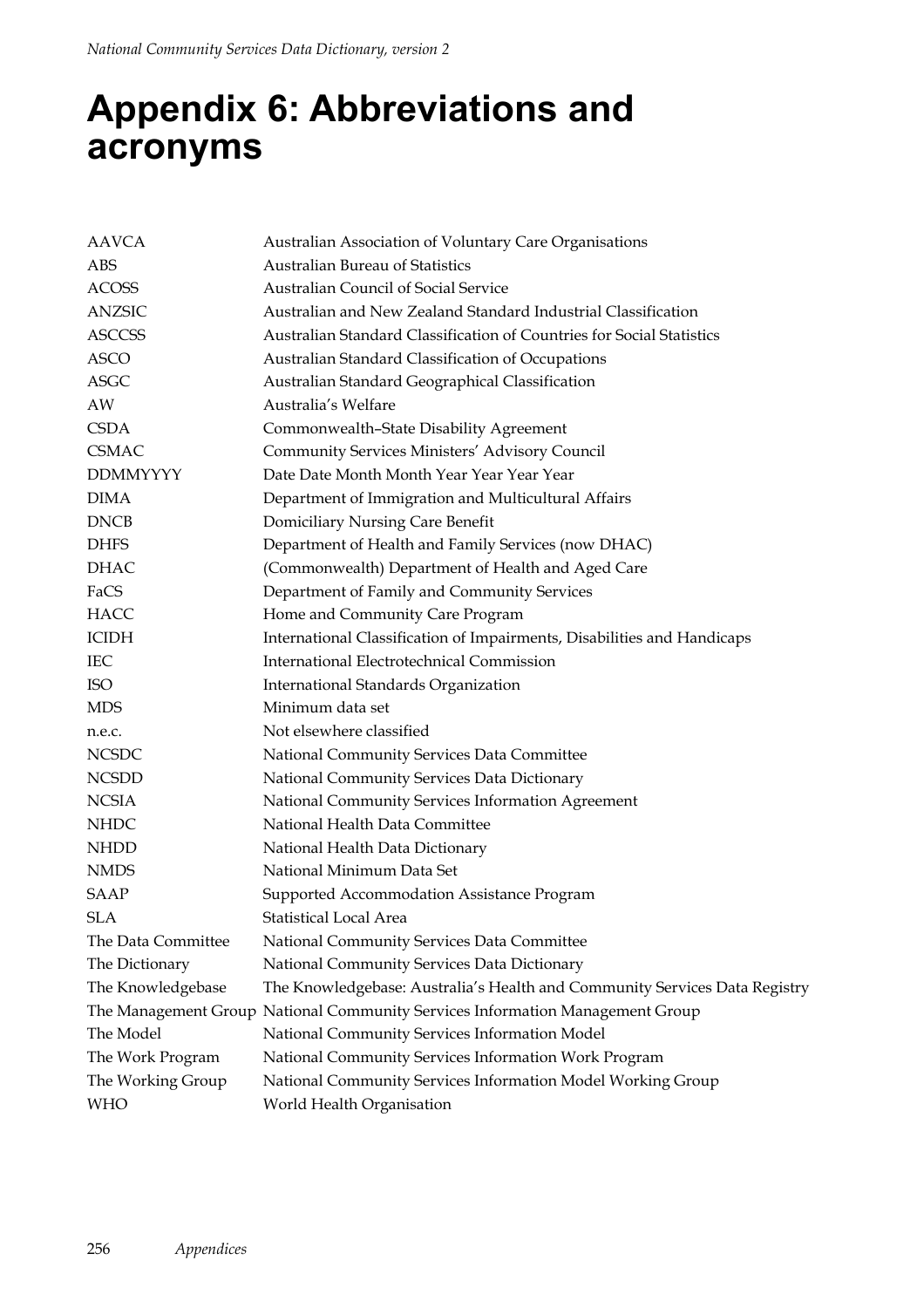## **Appendix 7: Other data developments in community services**

The Commonwealth Department of Health and Aged Care has contracted the Australian Institute of Health and Welfare to develop data for a range of community care programs under the Community Care Data Development Project. This work began in August 1999 and Part 1 is due for completion in July 2000.

The Community Care Data Development Project – Part 1 includes the following major activities:

- development of Version 2 of the Aged Care Assessment Program Minimum Data Set
- development of data for the Community Care Package Program
- identification of information needed to support performance measurement and planning across community care programs.

The aim of this project is to improve the usefulness of data collected across all Commonwealth funded community care programs. It will also ensure that data collected and reported nationally is appropriate to its purpose, consistent with national standards and comparable across aged and community care programs as well as other related data sets. Consistency with the Home and Community Care (HACC) Minimum Data Set and with the National Community Services Data Dictionary is a high priority.

At the conclusion of Part 1 of the project, the Aged Care Data Advisory Group (established under the National Community Services Information Management Group) will be advised of any new data definitions and recommended changes or enhancements to existing data definitions in the National Community Services Data Dictionary. Subject to the endorsement of this group, these recommendations will be submitted to the National Community Services Information Management Group for consideration in future versions of the National Community Services Data Dictionary.

Part 2 of the Community Care Data Development Project will begin in July 2000 and is due for completion in June 2001. It will focus on the following activities:

- revision of the National Respite for Carers Program Minimum Data Set
- consultation and field testing of data elements for the Community Care Packages Program
- working towards resolution of existing gaps and inconsistencies in aged and community care data collections
- in co-operation with the Aged Care Data Advisory Group, development of guidelines to developing data collections which promote consistency between aged and community care data sets and with national standards.

The contact person in the Australian Institute of Health and Welfare for the Community Care Data Development Project is Trish Ryan (ph: 02 6244 1054; e-mail: Trish.Ryan@aihw.gov.au).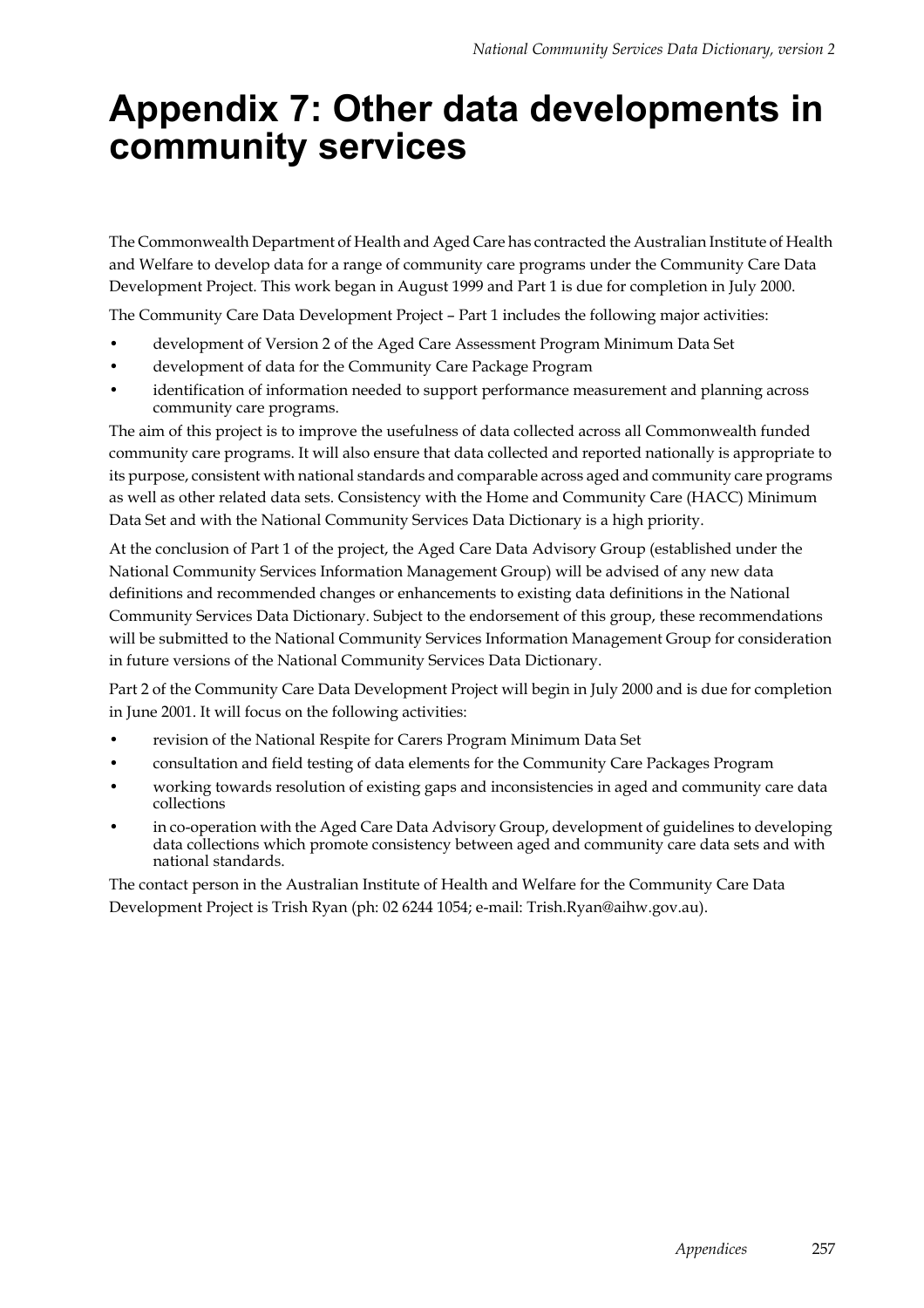## **Appendix 8: Data elements by Knowledgebase ID number**

| Knowledgebase ID no. | Data element                                                   |
|----------------------|----------------------------------------------------------------|
| 000501               | Address, version $2^{\nabla}$                                  |
| 000502               | Adoption (concept), version $2^{\nabla}$                       |
| 000503               | Age, version 1                                                 |
| 000504               | Geographic location, version $2^{\nabla}$                      |
| 000505               | Eligibility status, version $2^{\nabla}$                       |
| 000506               | Capital expenditure $\nabla$ gross, version 2 $\nabla$         |
| 000507               | Capital expenditure $\nabla$ net, version 2 $\nabla$           |
| 000508               | Informal carer (concept), version $2^{\nabla}$                 |
| 000509               | Child abuse and neglect type, version $2^{\nabla}$             |
| 000511               | Country of birth, version $2^{\nabla}$                         |
| 000512               | First service contact date, version $2^{\nabla}$               |
| 000513               | Last service contact date, version $2^{\nabla}$                |
| 000514               | Date of birth, version 1                                       |
| 000515               | Referral date, version $2^{\nabla}$                            |
| 000517               | Family (concept), version $2^{\nabla}$                         |
| 000518               | Family type, version $2^{\nabla}$                              |
| 000519               | First language spoken, version $2^{\nabla}$                    |
| 000521               | Household (concept), version $2^{\nabla}$                      |
| 000522               | Household type, version $2^{\nabla}$                           |
| 000523               | Income unit (concept), version $2^{\nabla}$                    |
| 000524               | Indigenous status, version $2^{\nabla}$                        |
| 000525               | Interpreter services required, version $2^{\nabla}$            |
| 000526               | Labour force status, version $2^{\nabla}$                      |
| 000527               | Living arrangements, version $2^{\nabla}$                      |
| 000528               | Main language other than English spoken at home, version $2^V$ |
| 000529               | Marital status, version 1                                      |
| 000530               | Postcode, version $2^{\nabla}$                                 |
| 000531               | Principal source of income, version $2^{\nabla}$               |
| 000532               | Record linkage (concept), version $2^{\nabla}$                 |
| 000533               | Recurrent expenditure, version $2^{\nabla}$                    |
| 000534               | Relationship in household, version $2^{\nabla}$                |
| 000535               | Sex, version $2^{\nabla}$                                      |

♦ Indicates a new data element

∇ Indicates a new version of a data element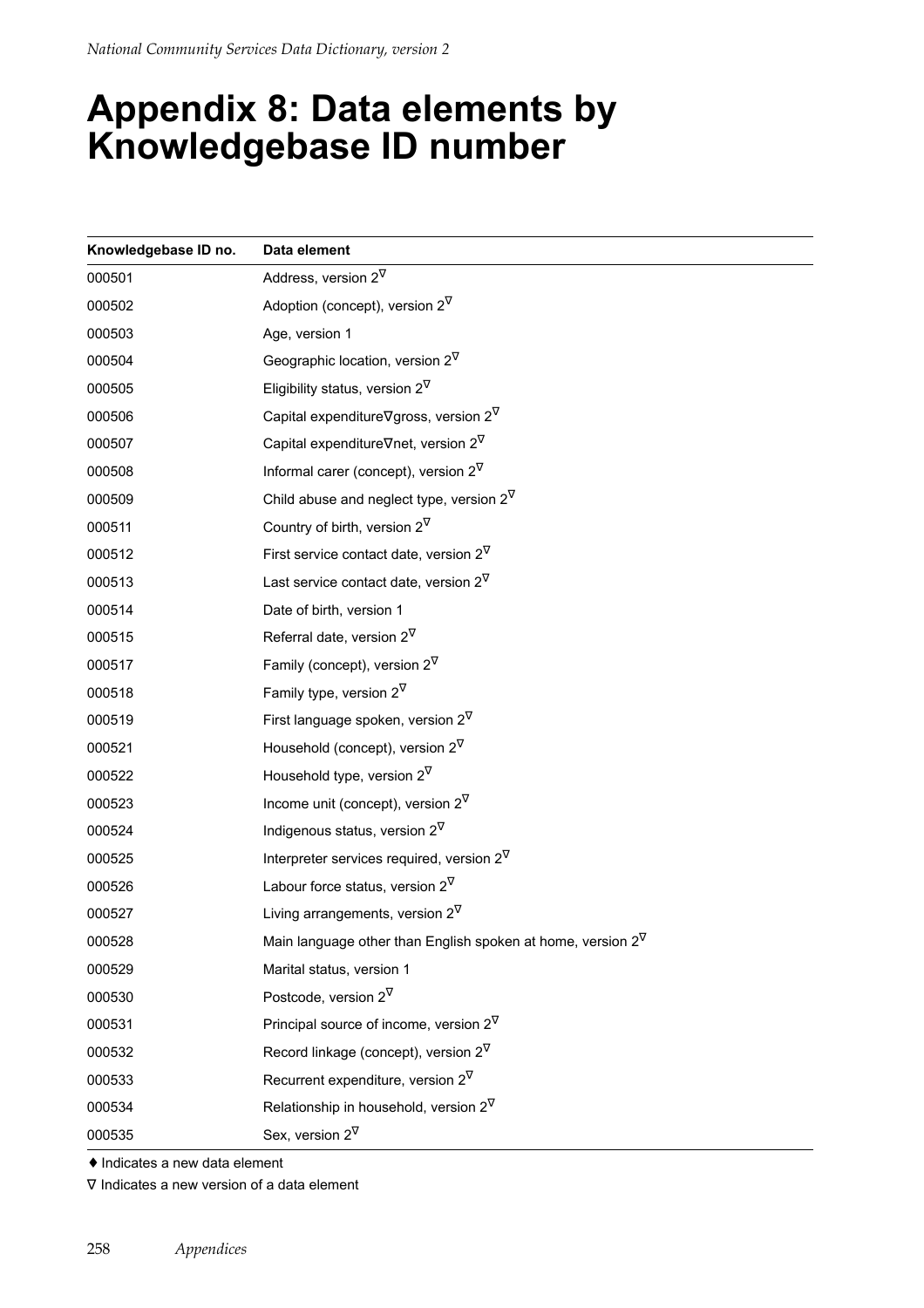| Knowledgebase ID no. | Data element                                                      |
|----------------------|-------------------------------------------------------------------|
| 000536               | Referral source, version $2^{\nabla}$                             |
| 000537               | Target group, version $2^{\nabla}$                                |
| 000538               | Assistance type, version $2^{\nabla}$                             |
| 000539               | Service delivery setting, version $2^{\nabla}$                    |
| 000541               | Agency identifier (concept), version $2^{\nabla}$                 |
| 000543               | Year of arrival in Australia, version $2^{\nabla}$                |
| 000544               | Agency (concept), version 1 <sup>+</sup>                          |
| 000545               | Assistance received (concept), version 1 <sup>+</sup>             |
| 000546               | Activity areas, version 1 <sup>+</sup>                            |
| 000547               | Participation areas, version 1 <sup>+</sup>                       |
| 000548               | Assistance with activity, version 1 <sup>+</sup>                  |
| 000549               | Body functions, version 1 <sup>+</sup>                            |
| 000550               | Body structures, version 1 <sup>+</sup>                           |
| 000551               | Capital-stock, version 1 <sup>*</sup>                             |
| 000552               | Carer availability, version 1 <sup>+</sup>                        |
| 000553               | Carer co-residency, version 1 <sup>+</sup>                        |
| 000554               | Case management plan indicator, version 1 <sup>+</sup>            |
| 000555               | Client (concept), version 1 <sup>+</sup>                          |
| 000556               | Assistance request date, version 1 <sup>+</sup>                   |
| 000557               | Assessment date, version 1 <sup>+</sup>                           |
| 000558               | Assistance received date, version 1 <sup>+</sup>                  |
| 000559               | Service operation days, version 1 <sup>+</sup>                    |
| 000560               | Activity-level of difficulty, version 1 <sup>+</sup>              |
| 000561               | Disability (concept), version 1 <sup>+</sup>                      |
| 000562               | Disability grouping-Australian national, version 1 <sup>*</sup>   |
| 000563               | Disability grouping-International, version 1 <sup>+</sup>         |
| 000564               | Dwelling (concept), version 1 <sup>+</sup>                        |
| 000565               | Environmental factors, version 1 <sup>+</sup>                     |
| 000566               | Impairment extent, version 1 <sup>+</sup>                         |
| 000567               | Environmental factors—extent of influence, version 1 <sup>+</sup> |
| 000568               | Participation extent, version 1 <sup>+</sup>                      |
| 000569               | Family name, version 1 <sup>+</sup>                               |
| 000570               | Education field, version 1 <sup>+</sup>                           |
| 000571               | Given name, version 1 <sup>+</sup>                                |
| 000572               | Employment status (full-time/part-time), version 1 <sup>+</sup>   |
| 000573               | Geographic identifier (concept), version 1 <sup>*</sup>           |
| 000574               | Goods and equipment received, version 1 <sup>*</sup>              |

♦ Indicates a new data element

∇ Indicates a new version of a data element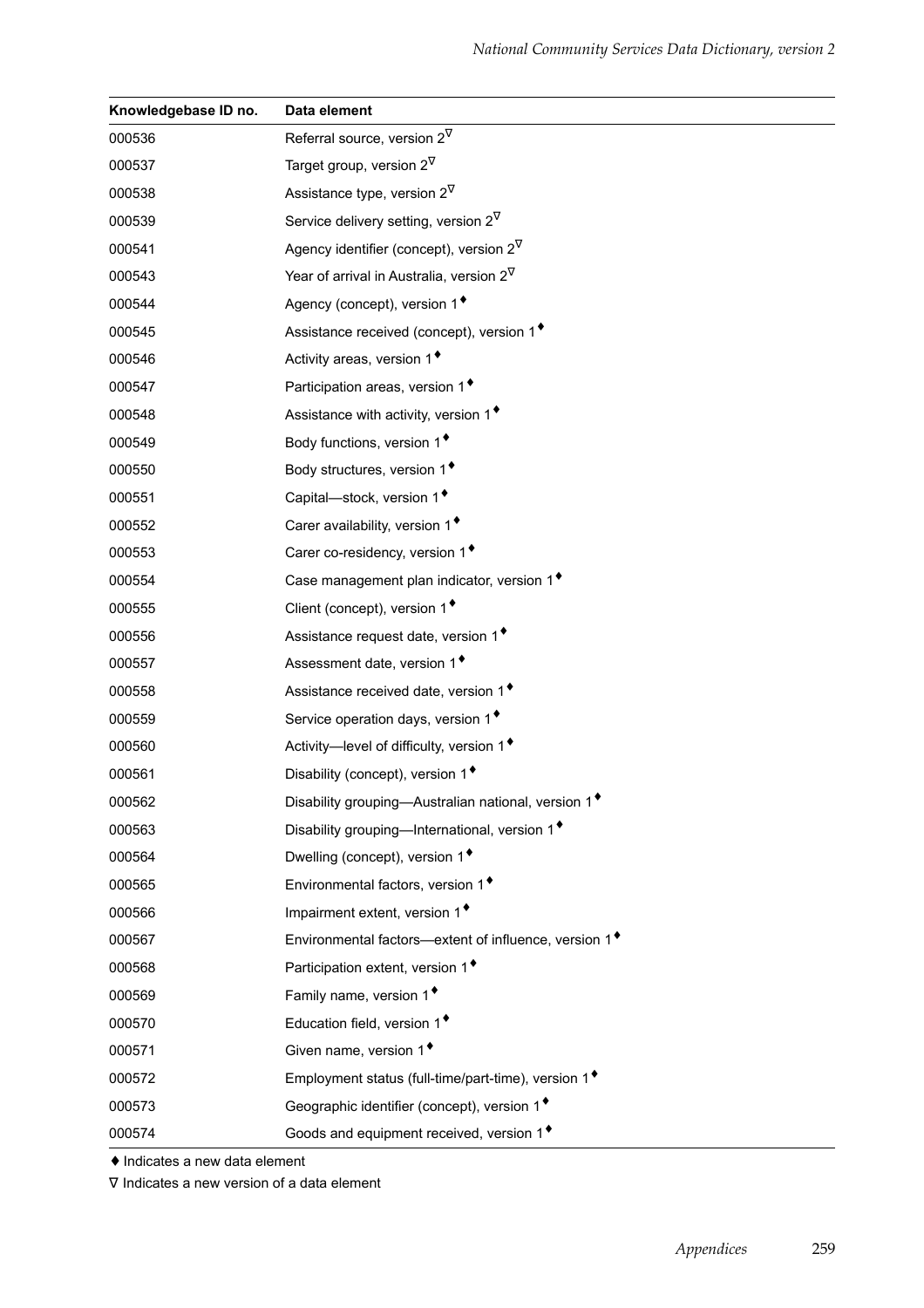| Knowledgebase ID no. | Data element                                                        |
|----------------------|---------------------------------------------------------------------|
| 000575               | Homelessness (concept), version 1 <sup>+</sup>                      |
| 000576               | Service operation hours, version 1 <sup>+</sup>                     |
| 000577               | Landlord type, version1 <sup>+</sup>                                |
| 000578               | Legal order, version 1 <sup>+</sup>                                 |
| 000579               | Education level, version 1 <sup>+</sup>                             |
| 000580               | Communication method, version 1 <sup>+</sup>                        |
| 000581               | Referral/contact method, version 1 <sup>+</sup>                     |
| 000582               | Occupation, version 1 <sup>+</sup>                                  |
| 000583               | Proficiency in spoken English, version 1 <sup>+</sup>               |
| 000584               | Assistance request reason (concept), version 1 <sup>+</sup>         |
| 000585               | Relationship of carer to care recipient, version 1 <sup>*</sup>     |
| 000586               | Religious affiliation, version 1 <sup>*</sup>                       |
| 000587               | Residential setting, version 1 <sup>*</sup>                         |
| 000588               | Revenue, version 1 <sup>*</sup>                                     |
| 000589               | Participation-satisfaction level, version 1 <sup>+</sup>            |
| 000590               | Service episode (concept), version 1 <sup>*</sup>                   |
| 000591               | Service event (concept), version 1 <sup>+</sup>                     |
| 000592               | Sources of cash income, version 1 <sup>+</sup>                      |
| 000593               | State/Territory identifier, version 1 <sup>*</sup>                  |
| 000594               | Employment status, version 1 <sup>*</sup>                           |
| 000595               | Suburb/town/locality name, version 1 <sup>+</sup>                   |
| 000596               | Tenure type, version 1 <sup>+</sup>                                 |
| 000597               | Full-time equivalent paid staff, version 1 <sup>*</sup>             |
| 000598               | Full-time equivalent volunteer/unpaid staff, version 1 <sup>+</sup> |
| 000599               | Hours per week-paid staff, version 1 <sup>+</sup>                   |
| 000600               | Hours per week-volunteer/unpaid staff, version 1 <sup>*</sup>       |
| 000601               | Assistance type requested, version 1 <sup>*</sup>                   |
| 000602               | Non-financial asset type, version 1 <sup>+</sup>                    |
| 000603               | Service types available, version 1 <sup>+</sup>                     |
| 000604               | Assistance urgency, version 1 <sup>+</sup>                          |
| 000605               | Service operation weeks, version 1 <sup>+</sup>                     |
| 000606               | Assistance-reason not provided, version 1 <sup>*</sup>              |
| 000607               | Service cessation reason, version 1 <sup>*</sup>                    |
| 000608               | Volunteer (concept), version 1 <sup>+</sup>                         |

♦ Indicates a new data element

∇ Indicates a new version of a data element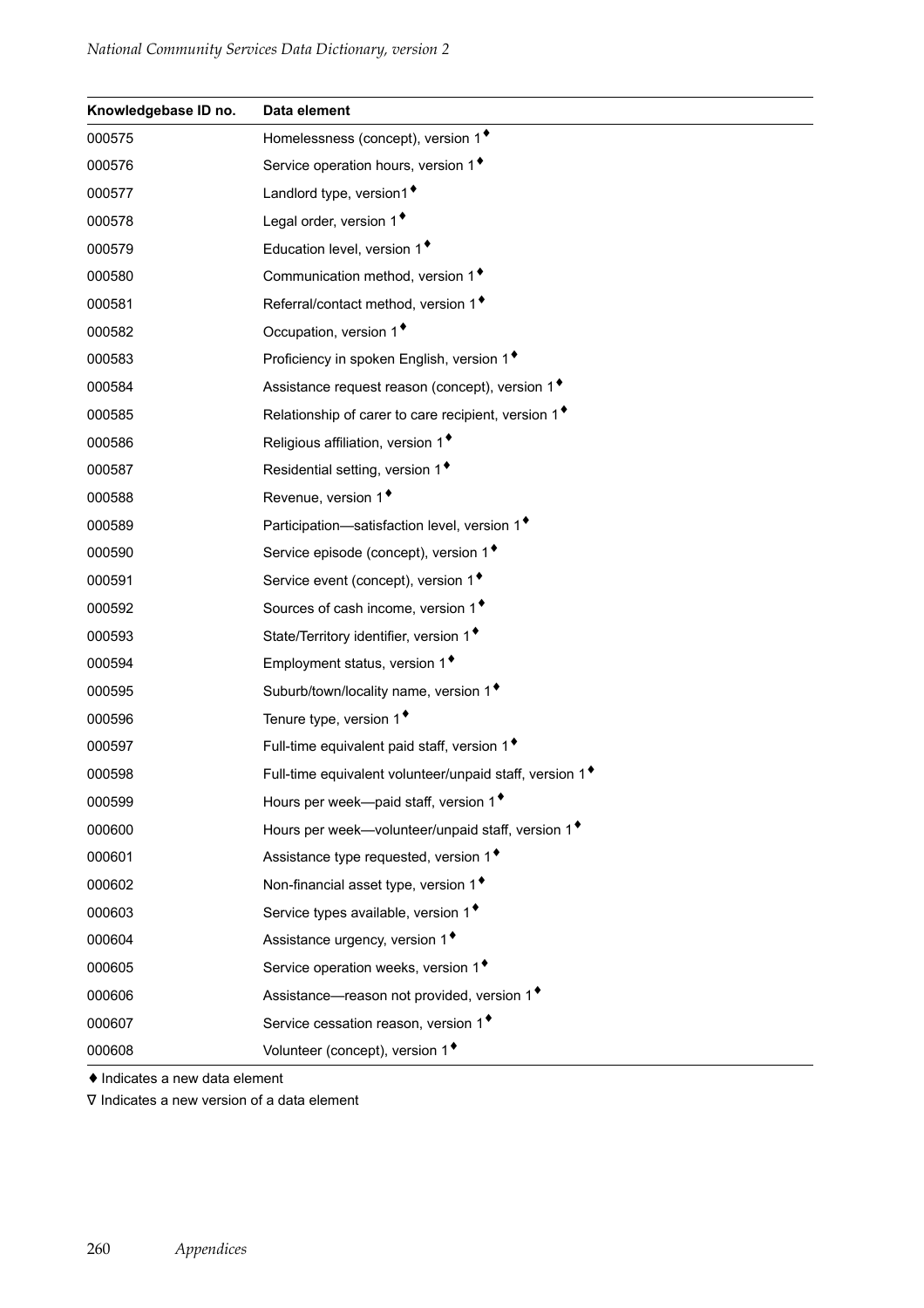# **Appendix 9: Subject index**

#### A

Aboriginal or Torres Strait Islander. See Indigenous status activity limitation, 90 Activity areas, 87. See Information annex - Disability Activity—level of difficulty, 90. See Disability annex Address, 126 Adoption, 154 Age, 10 Agency, 147 Agency identifier, 113 appropriateness of service provision, 174 Assessment date, 178 assessment of eligibility. See Eligibility status assessment processes, 174 assets, 156, 158, 162, 163 assistance. See Client Assistance received, 182 Assistance received date, 183 Assistance request date, 176 Assistance type, 184 Assistance type requested, 172 Assistance urgency, 180 Assistance with activity. See Information annex - Disability

#### B

birth. See Date of birth Body functions, 81. See Disability annex Body structures, 83. See Information annex - Disability

#### $\Gamma$

Capital expenditure—gross, 156 Capital expenditure—net, 158

Capital—stock, 162 Carer. See Informal carer Carer allowance, 200 Carer availability, 198 Carer co-residency, 52 Case management plan indicator, 191 Child abuse and neglect—type, 155 Client, 204 commencement of a Service episode, 177 Communication method, 86 completion of a Service episode, 193 Country of birth, 14

#### D

data collection. See CSDA MDS Data Guide: Data items and Definitions. See HACC Data Dictionary. See SAAP National Data Collection Date of birth, 11 dependent child, 106 de-institutionalisation, 61 Disability, 73. See Information annex - Disability Disability grouping—Australian national, 75. See Disability annex Disability grouping—International, 78. See

Disability annex dwelling. See Household Dwelling, 54

#### E

Economic Type Framework (ETF), 156, 158 Education field, 30 Education level, 32 Eligibility status, 181 employment. See Status in employment Employment status, 34 Employment status (full-time/part-time), 36 Environmental factors, 137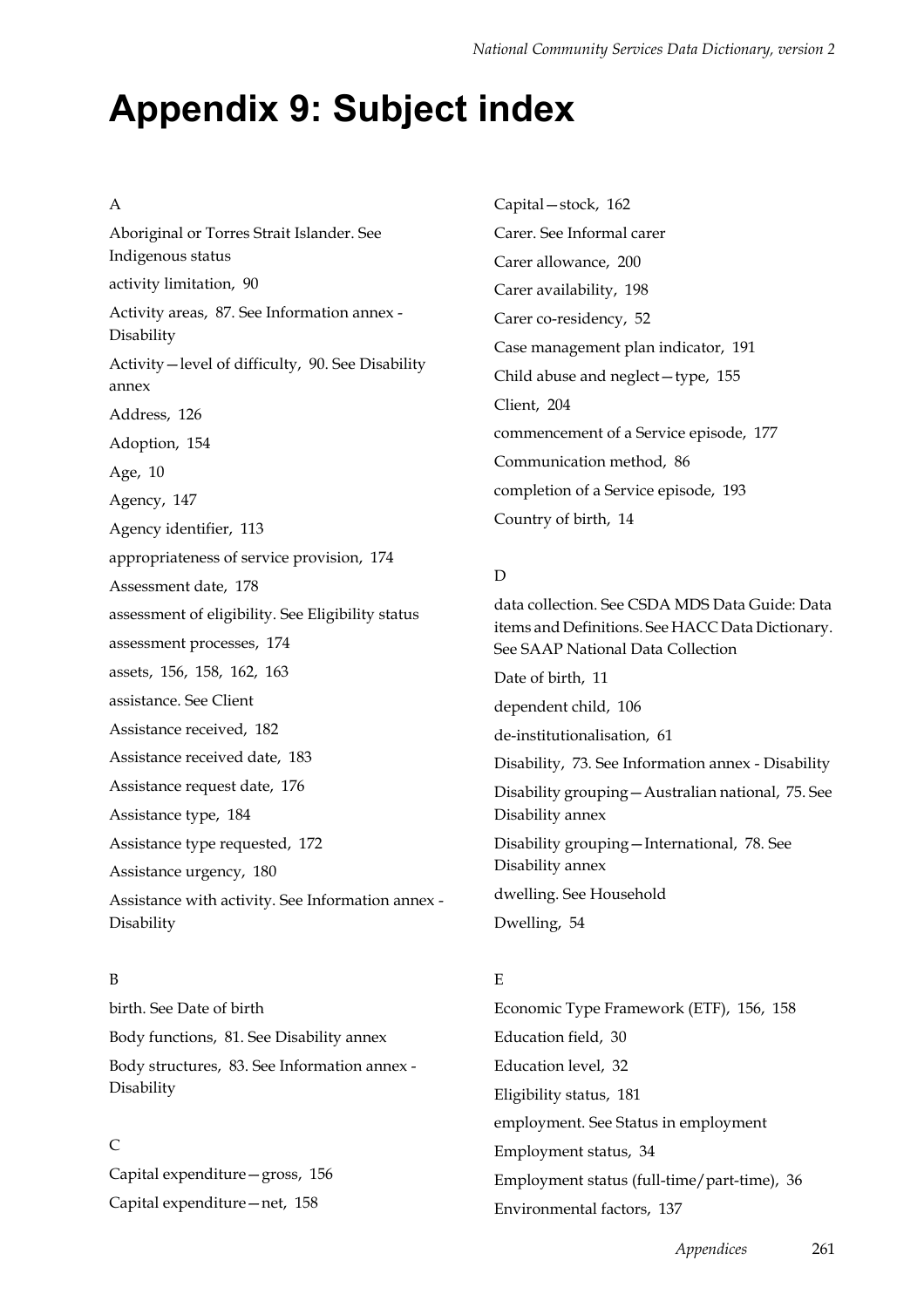Environmental factors—extent of influence, 140. See Information annex - Disability expenditure, 156, 158

#### F

Family, 149 family composition. See Household type Family name, 46 Family type, 106 First language spoken, 16 First service contact date, 177 Full-time equivalent volunteer/unpaid staff, 116 Full-time equivalent paid staff, 114 full-time equivalent staff. See Total full-time equivalent staff

#### G

gender, 12 Geographic identifier, 128 geographic indicators. See Postcode geographic location. See Geographic identifier Geographic location, 129 geographic location. See Address Given name, 48 Goods and equipment received, 186 Government Finance Statistics (GFS), 156, 158, 160, 165

#### H

Homelessness, 56 Hours per week—paid staff, 117 Hours per week—volunteer/unpaid staff, 118 Household, 150 Household type, 109

#### I

identifier for State or Territory. See State/ Territory identifier Impairment extent, 70. See Disability annex income. See Principle source of income

Income unit, 108 Indigenous status, 18 Informal carer, 200 Interpreter services required, 146

J Juvenile Justice Orders, 67

L Labour force status, 38 Landlord type, 57 Last service contact date, 193 Legal order, 67 linkage. See Record linkage Living arrangements, 59

#### M

Main language other than English spoken at home, 21 Marital status, 23

#### N

National Localities Index, 129 Non-English-speaking background. See Proficiency in spoken English Non-financial asset type, 163

#### $\Omega$

Occupation, 40

#### P

Participation extent, 98. See Information annex - Disability Participation—satisfaction level, 101. See Information annex - Disability Participation areas, 94. See Information annex - Disability patterns of service delivery. See Weeks of operation per year personal income. See Income unit postcode. See Geographic identifier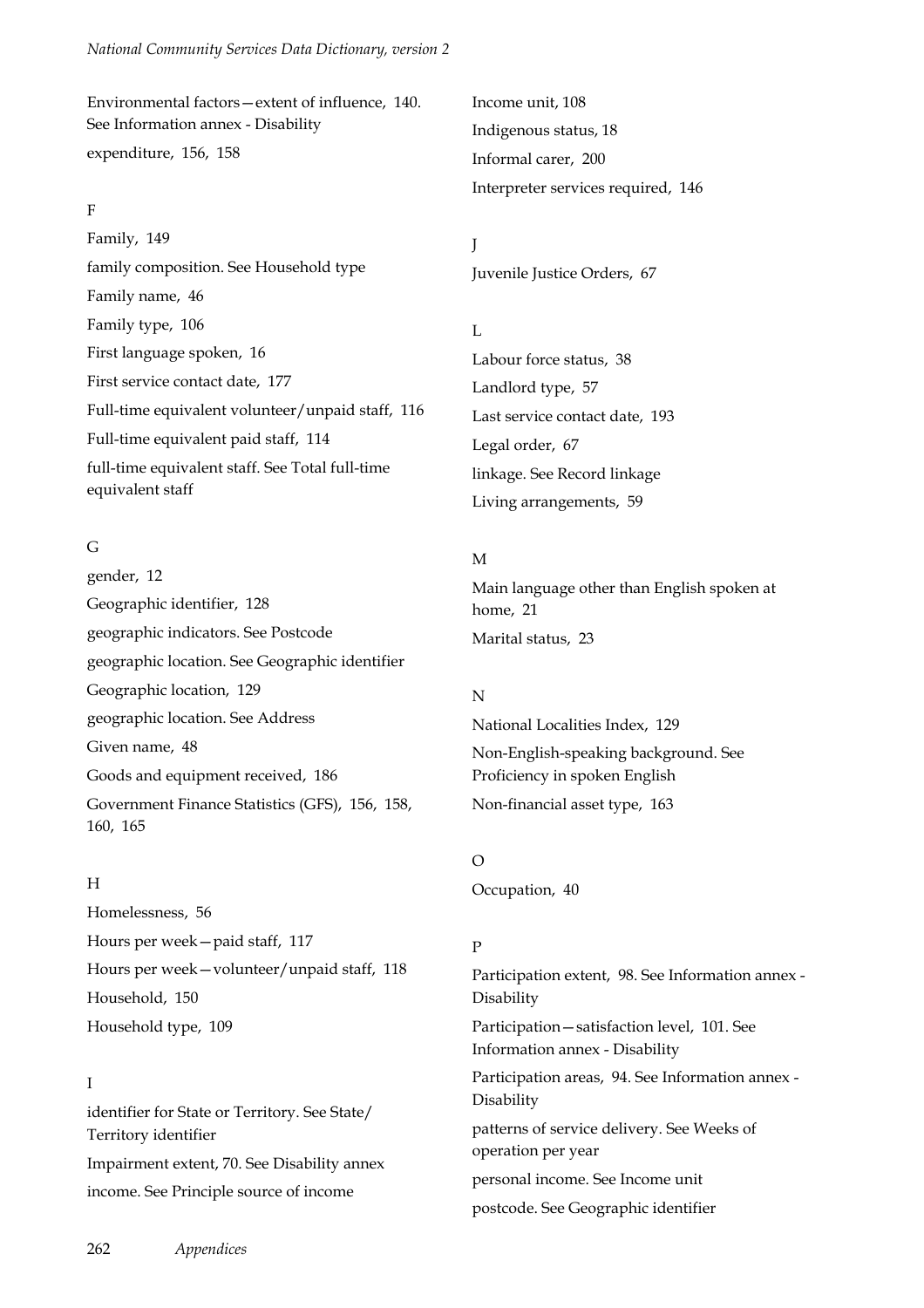Postcode, 131 Principal source of income, 42 Proficiency in spoken English, 25 protection order, 67

#### R

Record linkage, 206 Recurrent expenditure, 160 Referral date, 168 Referral source, 170 Referral/contact method, 169 Relationship in household, 111 Relationship of carer to care recipient, 202 Religious affiliation, 27 Residential setting, 61 restraining order, 67 Revenue, 165 Rural, Remote and Metropolitan Area Classification (RRMA), 128

#### S

salary. See Principle source of income Service cessation reason, 194 Service delivery setting, 135 Service episode, 188 Service event, 190 Assistance—reason not provided, 174 Service operation days, 119 Service operation hours, 121 Service operation weeks, 122 service planning. See Target group service provision, 184 Service types available, 123 Sex, 12 sign language. See Communication method Sources of cash income, 44 Standard Australian Classification of Countries, 14 State/Territory identifier, 132

Statistical Local Area (SLA). See Geographic location Suburb/town/locality name, 133

#### T Target group, 151 Tenure type, 64

V Volunteer, 205

#### W

wage. See Principle source of income

#### Y

Year of arrival in Australia, 29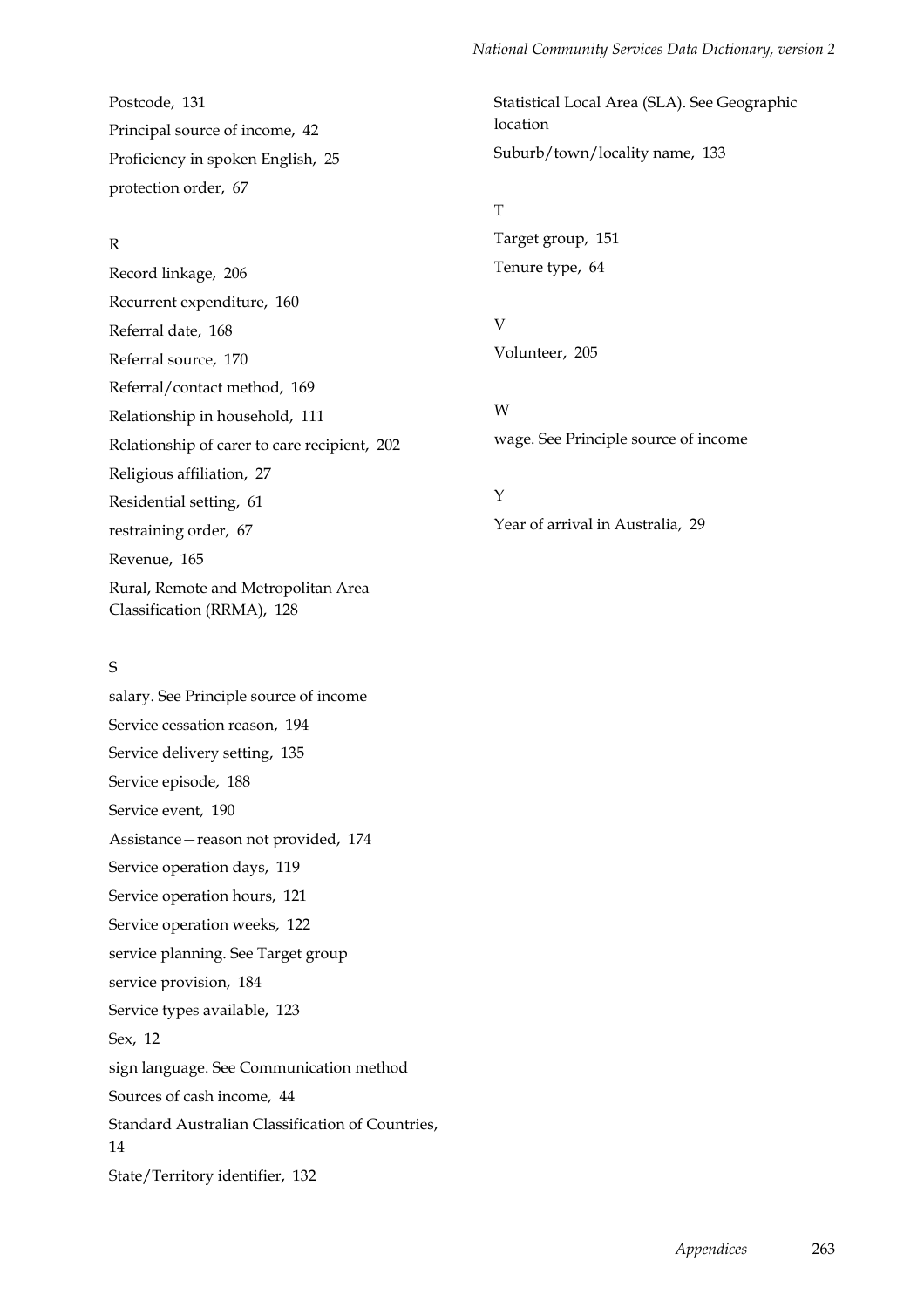# **References**

Australian Bureau of Statistics (ABS) 1994. Directory of Labour Market and Social Survey Data. Catalogue No. 1135.0. Canberra: AGPS

Australian Bureau of Statistics (ABS) 1995. A Provisional Framework for Household Income, Consumption, Saving and Wealth. Catalogue No. 6549.0. Canberra: AGPS.

Australian Bureau of Statistics (ABS) 1995 (as amended). Directory of Concepts and Standards for Social, Labour and Demographic Variables. Catalogue No. 1361.30.001 (Statistical Concepts Library) Canberra: AGPS.

Australian Bureau of Statistics (ABS) 1995. Standards for Statistics on Families. Catalogue No. 1286.0. Canberra: AGPS.

Australian Bureau of Statistics (ABS) 1996 Australian Standard Classification of Religious Groups (ASCRG). Catalogue No. 1266.0. Canberra: AGPS.

Australian Bureau of Statistics (ABS) 1996. Standards for Labour Force Statistics. Catalogue No. 1288.0. Canberra: AGPS.

Australian Bureau of Statistics (ABS) 1996. Voluntary Work, Australia. Catalogue No. 4441.0. Canberra: AGPS.

Australian Bureau of Statistics (ABS) 1997. Australian Standard Classification of Languages Catalogue No. 1267.0. Canberra: AGPS.

Australian Bureau of Statistics (ABS) 1997. Australian Standard Classification of Occupations, Second Edition. Catalogue No. 1220.0. Canberra: AGPS.

Australian Bureau of Statistics (ABS) 1998. Australian Standard Geographical Classification. Catalogue No. 1259.0. Canberra: AGPS.

Australian Bureau of Statistics (ABS) 1998. Cultural and Language Indicators Pilot Study. Canberra: AGPS.

Australian Bureau of Statistics (ABS) 1998. Disability, Ageing and Carers: A summary of findings. Catalogue No. 4430.0. Canberra: AGPS.

Australian Bureau of Statistics (ABS) 1998. Disability, Ageing and Carers: User guide. Catalogue No. 4431.0. Canberra: AGPS.

Australian Bureau of Statistics (ABS) 1998. Government Finance Statistics. Catalogue No. 5514.0. Canberra: AGPS.

Australian Bureau of Statistics (ABS) 1998. Standard Australian Classification of Countries. Catalogue No. 1269.0. Canberra: AGPS.

Australian Bureau of Statistics (ABS) 1999. Standards for Statistics on Cultural and Language Diversity. Catalogue No. 1289.0. Canberra: AGPS.

Australian Bureau of Statistics (ABS) 2000. Information Paper: Accruals-based Government Finance Statistics. Catalogue No. 5517.0. Canberra: AGPS.

Australian Bureau of Statistics (ABS) (Under development) Australian Standard Classification of Education (ASCED): Information Paper.

Australian Bureau of Statistics (ABS) (Under development) Australian Standard Classification of Sources of Cash Income.

Australian Institute of Health and Welfare (AIHW) 1994-95. Child Abuse and Neglect Australia. Catalogue No. CWS 16. Canberra: AIHW.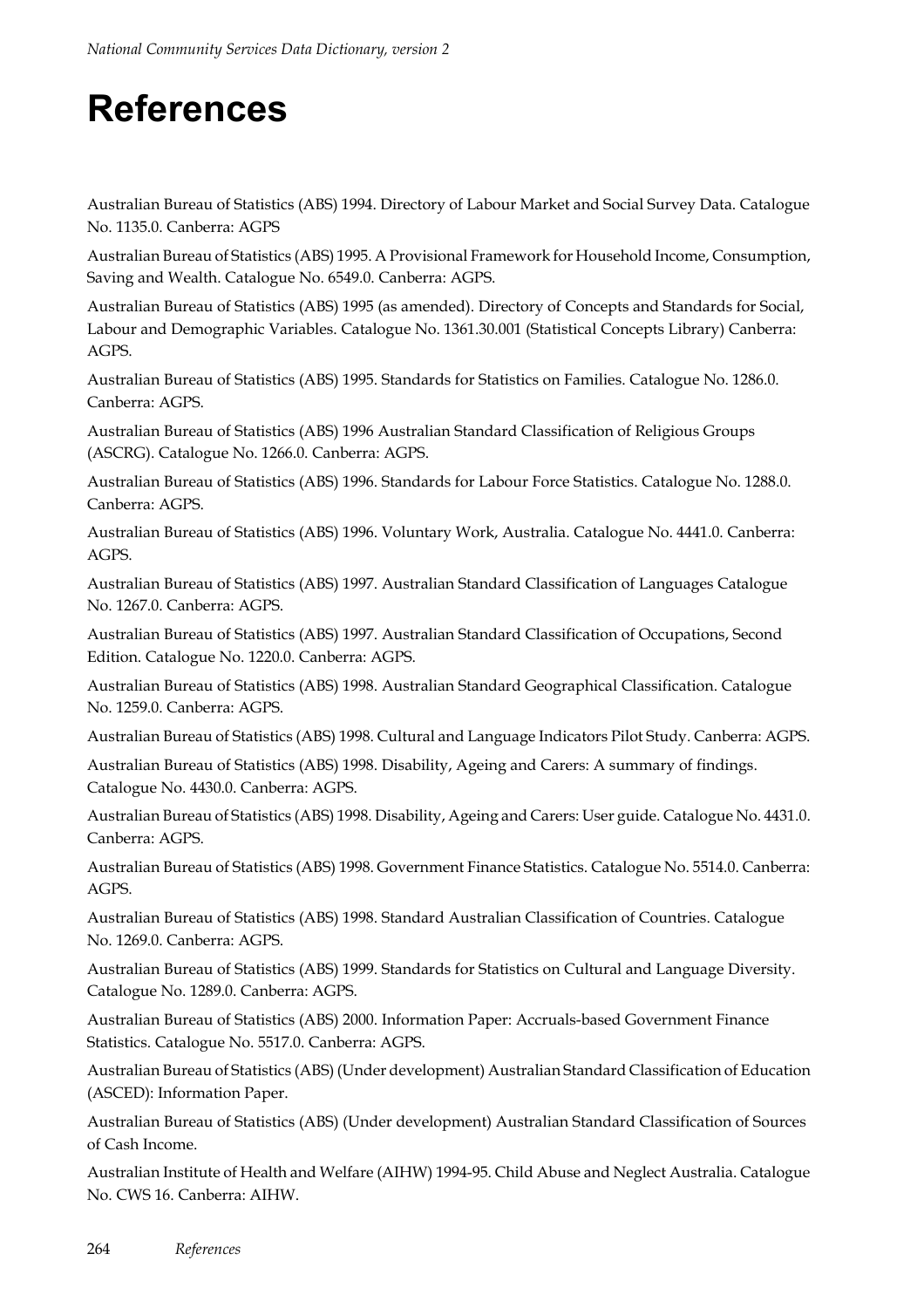Australian Institute of Health and Welfare (AIHW) 1995. National Health Information Model, version 1. Canberra: AIHW.

Australian Institute of Health and Welfare (AIHW) 1996. Adoptions Australia 1997-98. Catalogue No. CWS 7. Canberra: AIHW.

Australian Institute of Health and Welfare (AIHW) 1997. HACC Minimum Data Set Project. Catalogue No. AGE 13. Canberra: AIHW.

Australian Institute of Health and Welfare (AIHW) 1997. National Classification of Community Services, version 1.0. Catalogue No. HWI 7. Canberra: AIHW.

Australian Institute of Health and Welfare (AIHW) 1997. SAAP Minimum Data Set. Canberra: AIHW.

Australian Institute of Health and Welfare (AIHW) 1997. Demand for Disability Support Services in Australia: Size, Cost and Growth Summary. Catalogue No. DIS 13. Canberra: AIHW.

Australian Institute of Health and Welfare (AIHW) 1998. National Community Services Data Dictionary, version 1.0. Catalogue No. HWI 13. Canberra: AIHW.

Australian Institute of Health and Welfare (AIHW) 1998. SAAP National Data Collection: Collectors Manual. Canberra: AIHW.

Australian Institute of Health and Welfare (AIHW) 1998-99. Children Protection Australia 1998: Data collections, standards, tables and counting rules. Canberra: AIHW.

Australian Institute of Health and Welfare (AIHW) 1999. Action Plan for 1999–2000: National Community Services Data Committee. AIHW Catalogue No. HWI 20. Canberra: AIHW.

Australian Institute of Health and Welfare (AIHW) 1999. Child Protection Australia 1997–98. Catalogue No. CWS 8. Canberra: AIHW.

Australian Institute of Health and Welfare (AIHW) 1999. National Health Data Dictionary, version 9. Catalogue No. HWI 24. Canberra: AIHW.

Australian Institute of Health and Welfare (AIHW) 1999. SAAP National Data Collection Data Dictionary, version 1.1. Canberra: AIHW.

Australian Institute of Health and Welfare (AIHW) 2000. CSDA Minimum Data Set Collections Data Guide: Data Items and Definitions. Canberra: AIHW.

Australian Institute of Health and Welfare (AIHW) (Under development). Draft Aged Care Assessment Program Minimum Data Set, version 2.

Australia Post 1996-98. Postal Codes SLA Concordance. Commonwealth of Australia.

Balandin S & Alexander B. Using the functional independence measure (FIM) to predict equipment needs and costs for adults with cerebral palsy. Paper presented at California State University, Northridge's Technology and persons with Disabilities conference; March 15-20, 1999; Los Angeles.

Brown I, Renwick R, Nagler M (Ed) 1996. The centrality of quality of life in health promotion and rehabilitation. In Renwick R, Brown I & Nagler M 1996. Quality of life in health promotion and rehabilitation: Conceptual approaches, issues and applications. Sage Publications, Thousand Oaks, California.

Commonwealth Department of Family and Community Services (FaCS) 1999-2000.

Centrelink Information: A guide to payments and services. Commonwealth of Australia.

Cooper D & Jenkins A 1998. Home and Community Care Service Standards Client Appraisal Data Development Project: Literature Review. Canberra: AIHW.

Cummins RA 1993. Comprehensive quality of life scale for adults, 4th edition (ComQol-4). Melbourne: School of Psychology, Deakin University.